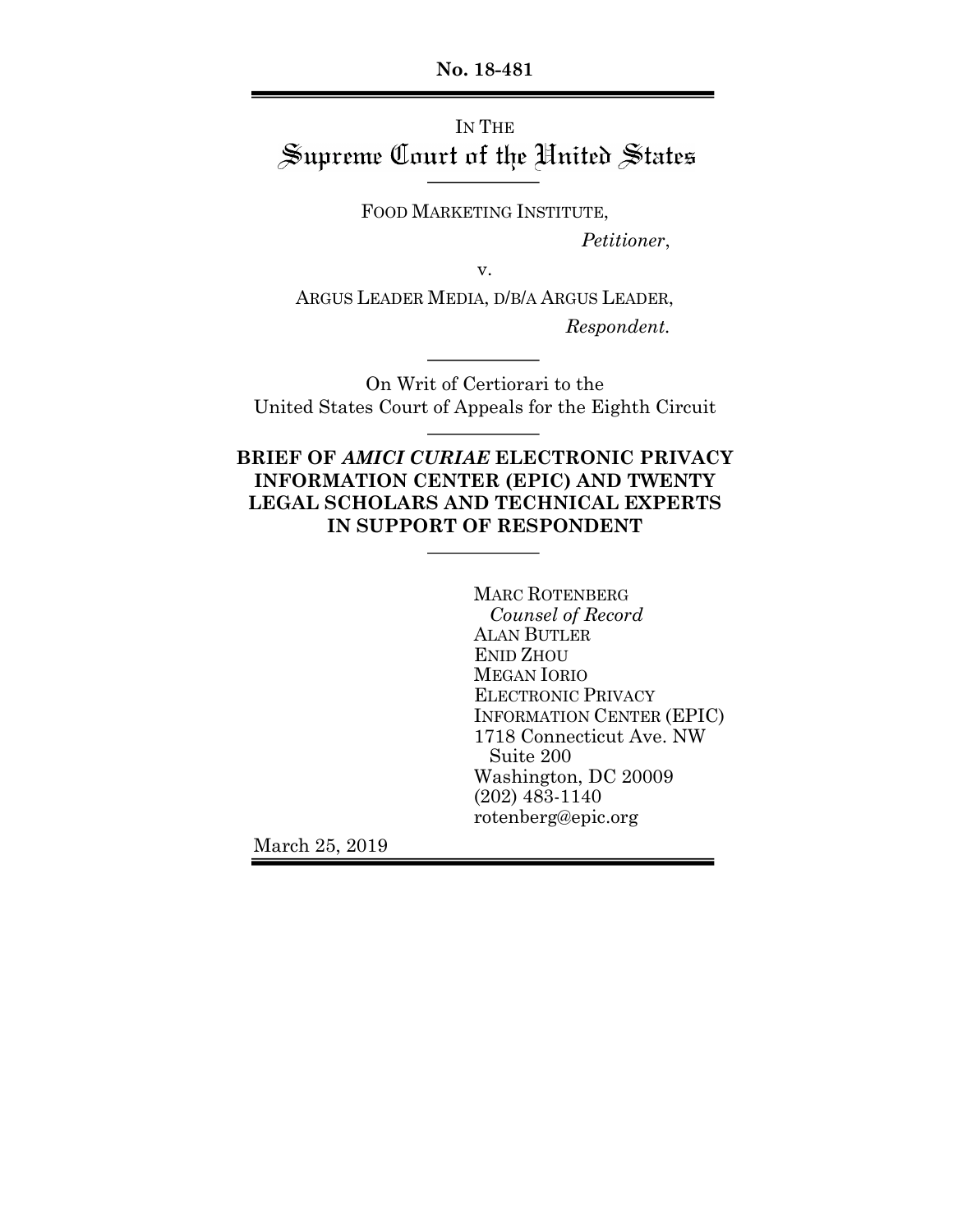## **TABLE OF CONTENTS**

| INTEREST OF THE AMICI CURIAE 1                                                                                                                                                          |
|-----------------------------------------------------------------------------------------------------------------------------------------------------------------------------------------|
|                                                                                                                                                                                         |
|                                                                                                                                                                                         |
| The objective definition of "confidential"<br>$\mathbf{I}$ .<br>commercial information established in<br>National Parks is necessary to ensure<br>oversight of government programs that |
| A. Public access to business records promotes<br>accountability of government agencies                                                                                                  |
| B. Public access to technical specifications<br>and other records from government<br>contractors enables oversight of data                                                              |
| II. The Government's argument that there is no<br>Article III standing issue in this case is<br>inconsistent with the Court's recent decision in                                        |
|                                                                                                                                                                                         |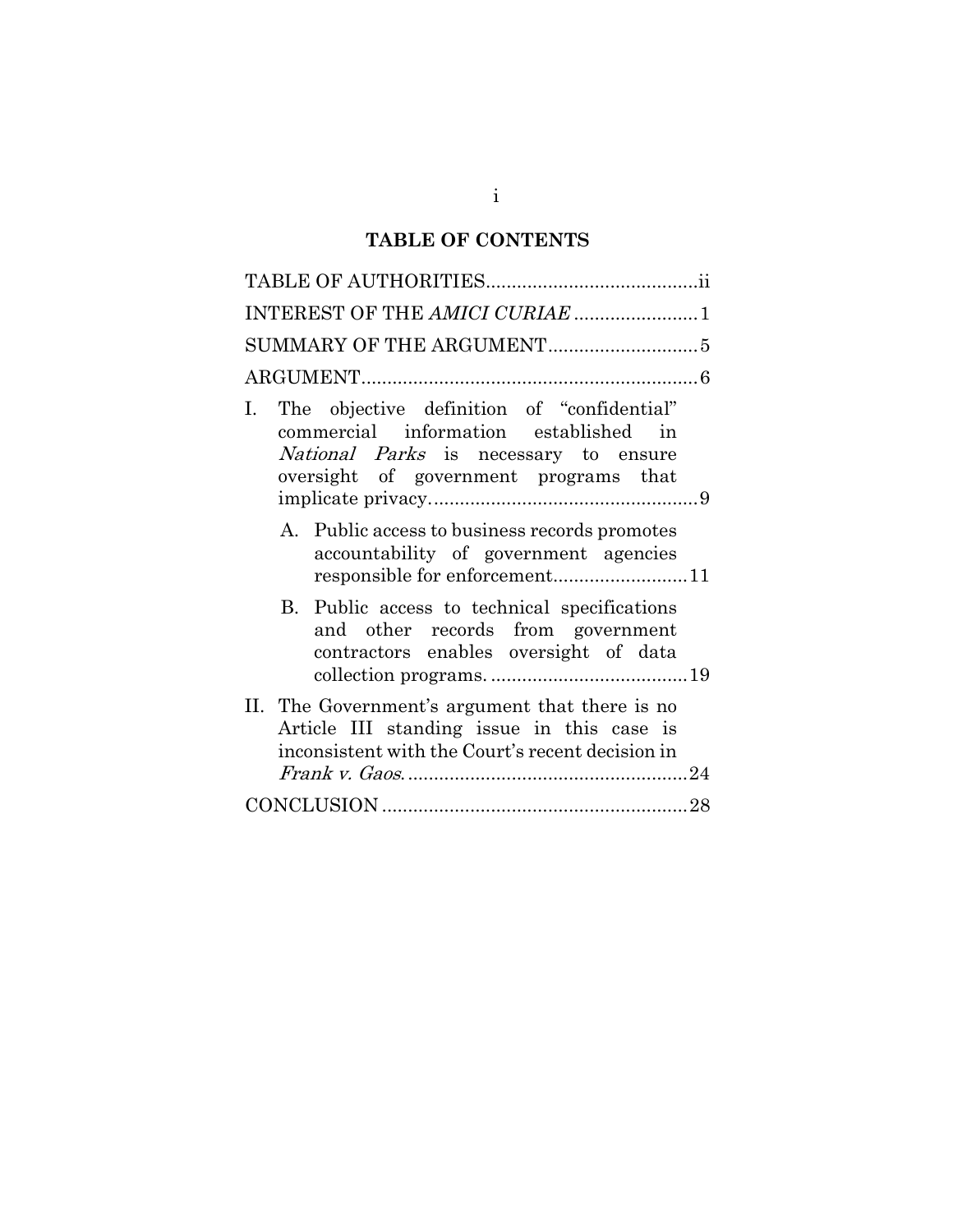## **TABLE OF AUTHORITIES**

## **CASES**

| 9 to 5 Org. for Women Office Workers v. Bd. of    |
|---------------------------------------------------|
| Governors of Fed. Reserve Sys.,                   |
|                                                   |
| Buckley v. Valeo,                                 |
|                                                   |
| Critical Mass Energy Project v. NRC,              |
| 975 F.2d 871 (D.C. Cir. 1992) (Ginsberg, J.,      |
|                                                   |
| DaimlerChrysler Corp v. Cuno,                     |
|                                                   |
| Dep't of Air Force v. Rose,                       |
|                                                   |
| Dep't of State v. Ray,                            |
|                                                   |
| EPA v. Mink,                                      |
|                                                   |
| Frank v. Gaos,                                    |
|                                                   |
| Gaos v. Google, Inc., No. 10-4809,                |
| 2012 WL 1094646 (N.D. Cal., Mar. 29, 2012) 25     |
| King v. Burwell,                                  |
| 135 S. Ct. 2480 (2015) (Scalia, J., dissenting)27 |
|                                                   |
| Milner v. Dep't of Navy,                          |
|                                                   |
| Nat'l Archives & Record Admin. v. Favish,         |
|                                                   |
| Nat'l Parks & Conservation Ass'n v. Morton,       |
|                                                   |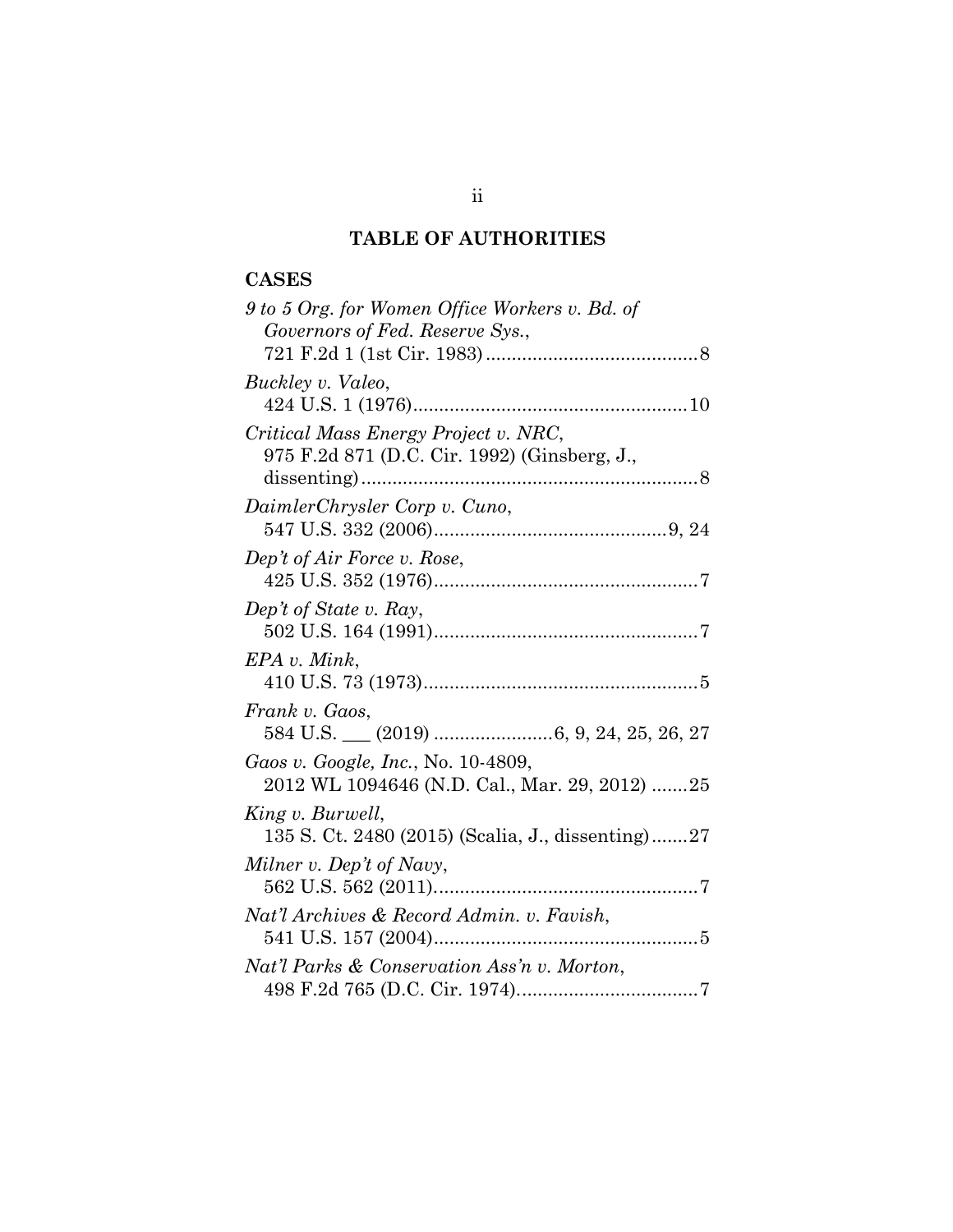| Spokeo v. Robins,                                                                                                                                                                                                                                                             |
|-------------------------------------------------------------------------------------------------------------------------------------------------------------------------------------------------------------------------------------------------------------------------------|
| <b>STATUTES</b>                                                                                                                                                                                                                                                               |
|                                                                                                                                                                                                                                                                               |
| <b>OTHER AUTHORITIES</b>                                                                                                                                                                                                                                                      |
| 155 Cong. Rec. D644 (daily ed. Jun. 4, 2009)21                                                                                                                                                                                                                                |
| 156 Cong. Rec. E1,238-E1,239 (daily ed. Jun. 30,                                                                                                                                                                                                                              |
| Assessment of Checkpoint Security: Are Our<br>Airports Keeping Passengers Safe? Hearing<br>Before the Subcomm. on Transportation Sec.<br>& Infrastructure Protection of the H. Comm.<br>on Homeland Sec., 111th Cong. 67 (Mar. 17,<br>2010) (joint prepared statement of Marc |
| Bart Jansen, TSA Dumps Near-Naked Rapiscan<br><i>Body Scanners</i> , USA Today (Jan. 18, 2013)23                                                                                                                                                                              |
| Brief for the United States as Amicus Curiae 13,<br><i>Frank v. Gaos,</i> 584 U.S. $(2019)$ (No. 17-961) 26                                                                                                                                                                   |
| Class Respondents' Supplemental Brief on<br>Article III Standing, Frank v. Gaos, 584 U.S.<br>Complaint, EPIC v. FTC, No. 18-942 (D.D.C.                                                                                                                                       |
|                                                                                                                                                                                                                                                                               |
| Craig Timberg, Army Now Says It Won't Put<br>Cameras on Surveillance Aircraft in                                                                                                                                                                                              |
| David G. Savage, The Fight Against Full-body<br>Scanners at Airports, L.A. Times (Jan. 13,                                                                                                                                                                                    |

| ۰. | ٠ | ٠ |  |
|----|---|---|--|
|    |   |   |  |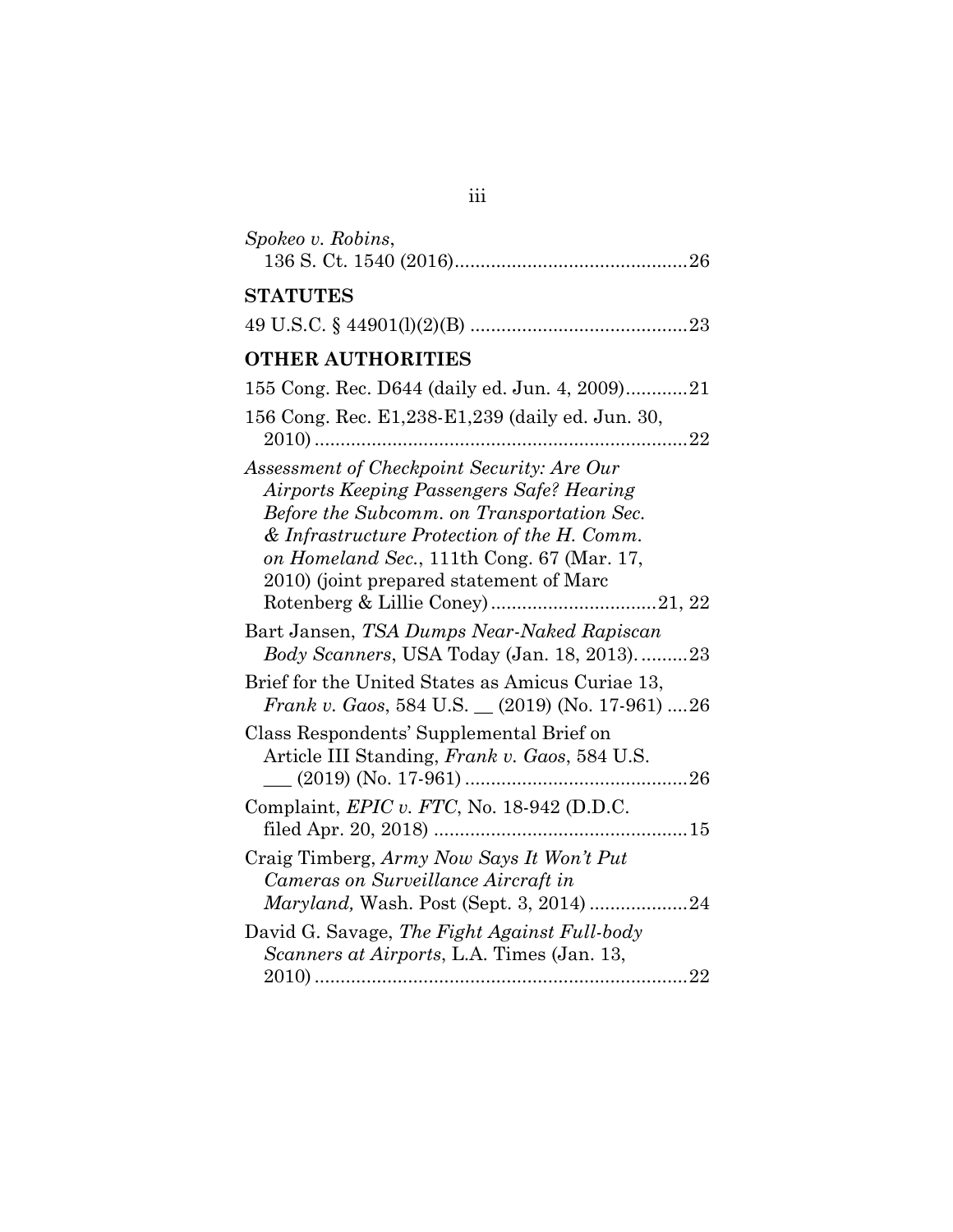| David Kravets, An Intentional Mistake: The           |    |
|------------------------------------------------------|----|
| Anatomy of Google's Wi-Fi Sniffing Debacle,          |    |
| Wired (May 2, 2012)<br>14                            |    |
| Dep't of Homeland Sec., Privacy Impact               |    |
| Assessment Update for TSA Whole Body                 |    |
|                                                      |    |
|                                                      |    |
| EPIC, EPIC FOIA - US Drones Intercept                |    |
| Electronic Communications and Identify               |    |
|                                                      |    |
| EPIC, EPIC FOIA Case - Army Blimps over              |    |
| Washington Loaded with Surveillance Gear,            |    |
|                                                      |    |
| EPIC, EPIC FOIA Uncovers Google's Privacy            |    |
|                                                      |    |
| EPIC, EPIC v. Education Department – Private         |    |
| Debt Collector Privacy Act Compliance (2019 19       |    |
| EPIC, EPIC v. Education Department: FOIA             |    |
|                                                      |    |
| EPIC, EPIC v. FTC (Facebook Assessments)             |    |
| $(2019)$                                             |    |
|                                                      |    |
| EPIC, Investigations of Google Street View           |    |
|                                                      |    |
| EPIC, Whole Body Imaging Technology and              |    |
| Body Scanners ("Backscatter" X-Ray and               |    |
| Millimeter Wave Screening) (2019)                    | 20 |
| Fed. Comme'ns Comm'n, In the Matter of Google        |    |
| <i>Inc.</i> , DA 12-592, 27 FCC Rcd. 4012 (2012). 13 |    |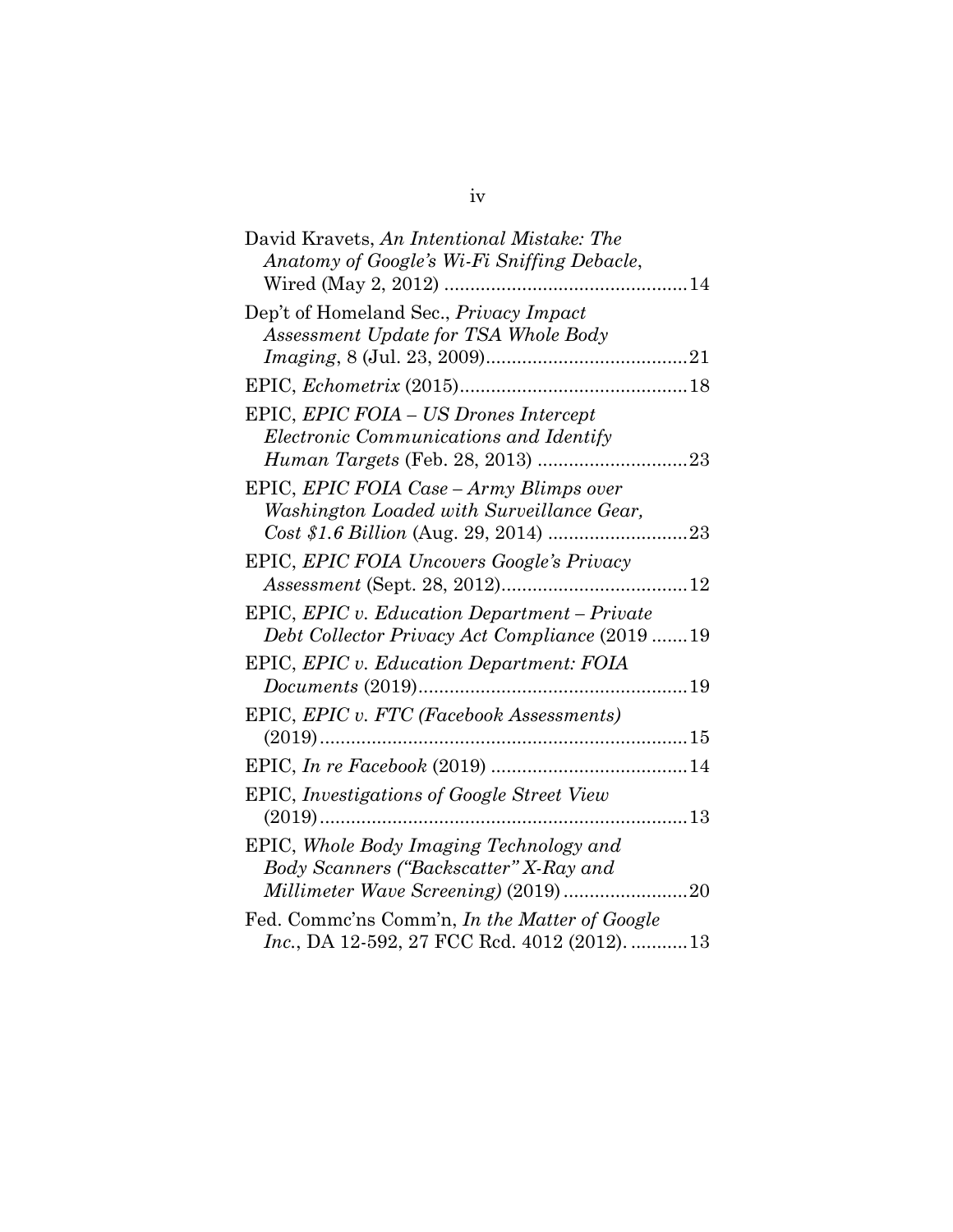| Fed. Trade Comm'n, In the Matter of Google Inc.,<br>DA 12-592, Notice of Apparent Liability of                                                                                                                                                                                 |  |
|--------------------------------------------------------------------------------------------------------------------------------------------------------------------------------------------------------------------------------------------------------------------------------|--|
| Forfeiture Unredacted (April 13, 2012) 13                                                                                                                                                                                                                                      |  |
| FOIA request from EPIC to Army and Air Force                                                                                                                                                                                                                                   |  |
| FOIA Request from EPIC to Dep't of Homeland                                                                                                                                                                                                                                    |  |
| FOIA Request from EPIC to Fed. Trade Comm'n                                                                                                                                                                                                                                    |  |
|                                                                                                                                                                                                                                                                                |  |
| In re Echometrix (Complaint, Request for<br>Investigation, Injunction, and Other Relief)                                                                                                                                                                                       |  |
| Jeanne Meserve & Mike M. Ahlers, Body<br>scanners can store, send images, group says,                                                                                                                                                                                          |  |
| Joe Sharkey, Whole-Body Scans Pass First<br>Airport Tests, N.Y. Times (Apr. 6, 2009) 20                                                                                                                                                                                        |  |
| Letter from James Madison to W.T. Barry (Aug.                                                                                                                                                                                                                                  |  |
| Letter from Michael Richter, Chief Privacy<br>Officer, Product, Facebook and Erin Egan,<br>Chief Privacy Officer, Policy, Facebook to<br>James A. Kohm, Esq., Associate Dir. For the<br>Division of Enforcement, Bureau of Consumer<br>Protection, Fed. Trade Comm'n (Apr. 23, |  |
| Letter from Teresa Z. Cavanaugh, Chief,<br><b>Investigations and Hearings Division</b><br>Enforcement Bureau, Fed. Commc'ns                                                                                                                                                    |  |
| Louis Brandeis, Other People's Money (1933)10                                                                                                                                                                                                                                  |  |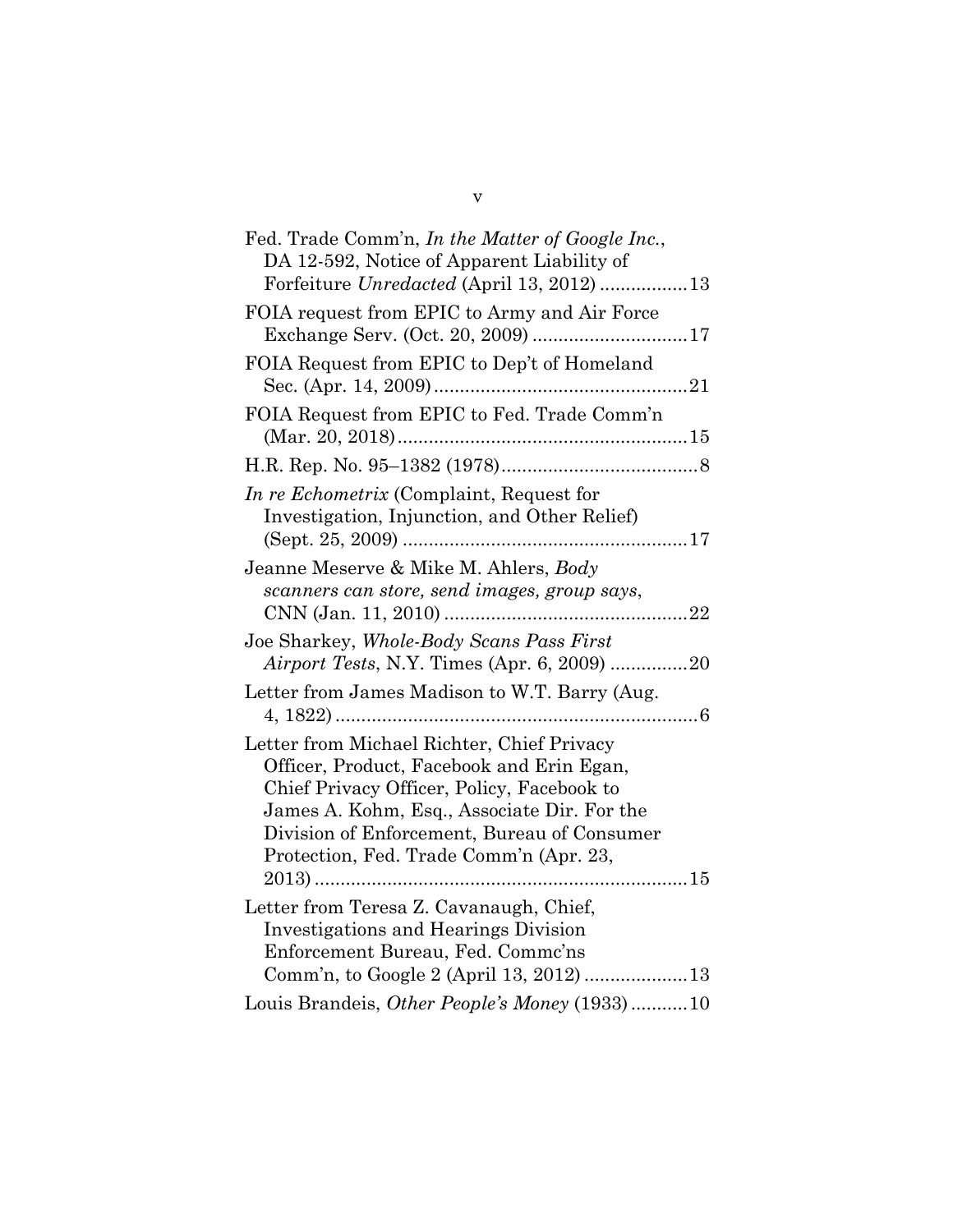| Lucia Mutikani, Google Fined \$25,000 for                                                                                                                                              |
|----------------------------------------------------------------------------------------------------------------------------------------------------------------------------------------|
| <i>Impeding FCC Investigation, Reuters (Apr.</i>                                                                                                                                       |
|                                                                                                                                                                                        |
| Matthew L. Wald, Mixed Signals on Airport                                                                                                                                              |
| Mya Frazier, Big Tech's Bid to Control FOIA,<br>Colum. Journalism Rev. (Feb. 2, 2018) 10                                                                                               |
| Nancy Gohring, Google Kills Buzz,                                                                                                                                                      |
| Order, Frank v. Gaos, 586 U.S. __ (Nov. 20,                                                                                                                                            |
| Paul Giblin & Eric Lipton, New Airport X-Ray<br>Scans Bodies, Not Just Bags, N.Y. Times (Feb.                                                                                          |
| Press Release, Fed. Trade Comm'n, Facebook<br>Settles FTC Charges That It Deceived<br>Consumers by Failing To Keep Privacy                                                             |
| Press Release, Fed. Trade Comm'n, FTC<br>Charges Deceptive Privacy Practices in<br>Googles Rollout of Its Buzz Social Network                                                          |
| Press Release, Fed. Trade Comm'n, FTC Settles<br>with Company that Failed to Tell Parents<br>that Children's Information Would be<br>Disclosed to Marketers (Nov. 30, 2010) 18         |
| Press Release, Fed. Trade Comm'n, Statement<br>by the Acting Director of FTC's Bureau of<br><b>Consumer Protection Regarding Reported</b><br>Concerns about Facebook Privacy Practices |

| V1 |  |
|----|--|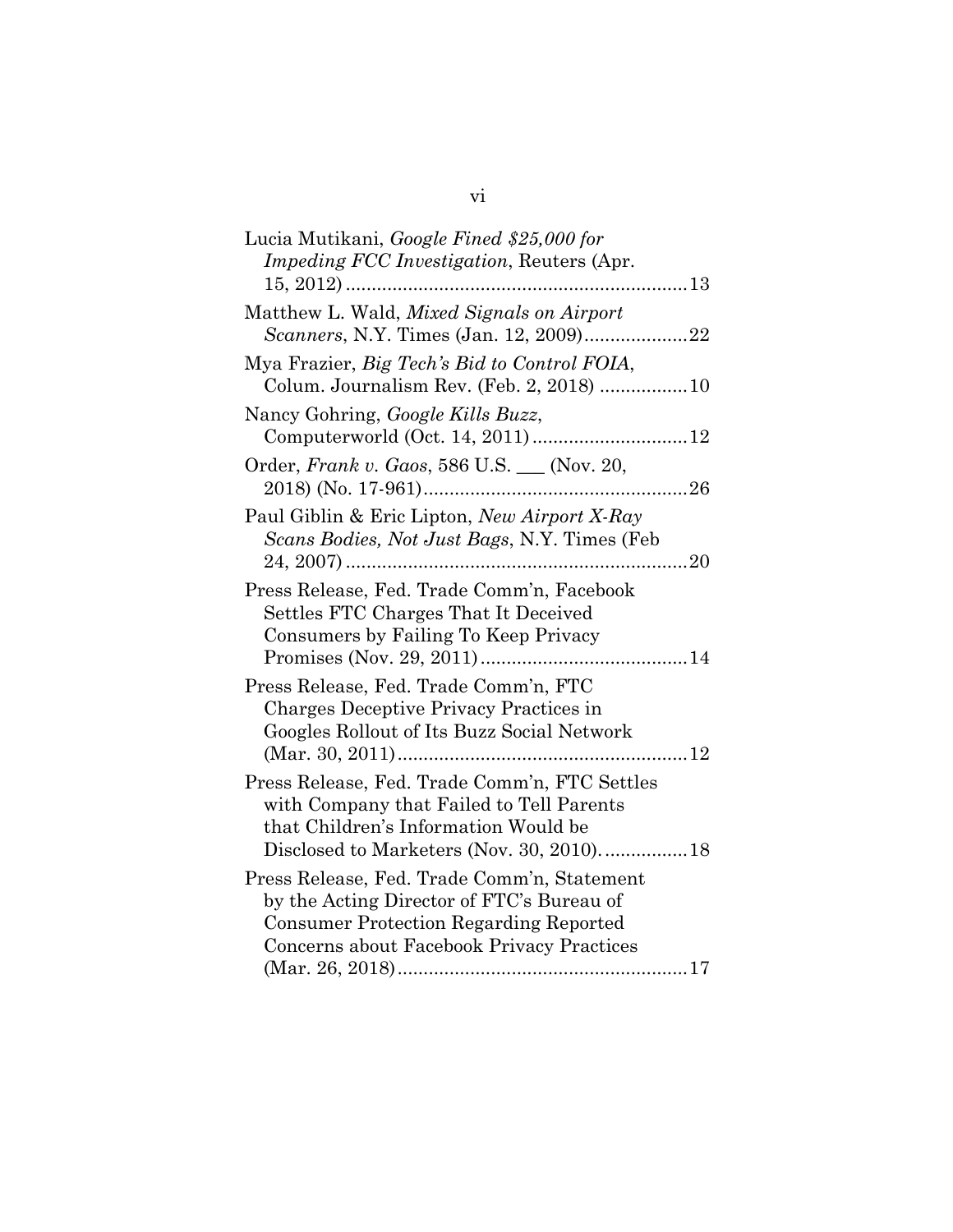| Reprocessed Independent Assessor's Report on                                                                                             |
|------------------------------------------------------------------------------------------------------------------------------------------|
| Facebook's Privacy Program: For the Period                                                                                               |
| August 15, 2012 to February 11, 2013,                                                                                                    |
| PricewaterhouseCoopers (June 26, 2018)16                                                                                                 |
|                                                                                                                                          |
| Supplemental Brief for the United States As<br>Amicus Curiae Supporting Neither Party,<br>Frank v. Gaos, 584 U.S. (2019) (No. 17-961) 26 |
| Transp. Sec. Admin., Whole-Body Imaging (May                                                                                             |
|                                                                                                                                          |

## vii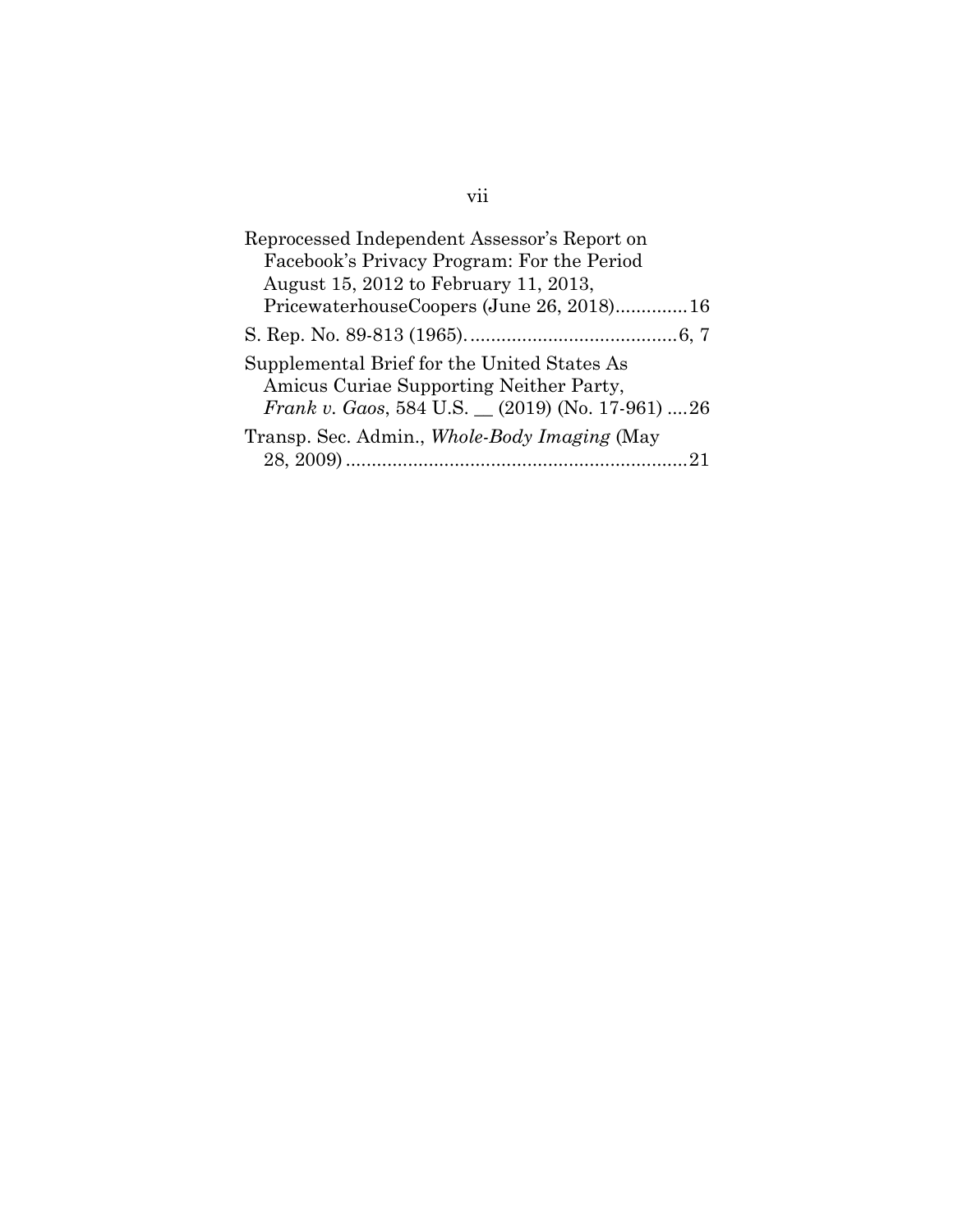#### **INTEREST OF THE** *AMICI CURIAE*

The Electronic Privacy Information Center (EPIC) is a public interest research center in Washington, D.C.1 EPIC was established in 1994 to focus public attention on emerging civil liberties issues, to promote government transparency, and to protect privacy, the First Amendment, and other constitutional values.

EPIC has filed several briefs before this Court and other federal courts concerning the federal Freedom of Information Act. *See, e.g.*, Brief of *Amici Curiae* EPIC et al., *FCC v. AT&T*, 562 U. S. 397 (2011) (No. 09-1279) (arguing that the phrase "personal privacy" in the FOIA applies to individuals, not corporations); Brief of *Amici Curiae* EPIC et al., *ATF v. City of Chicago*, 537 U.S. 1229 (2003) (02-322) (arguing that FOIA procedures should be updated "in an age of electronic record keeping"); Brief of *Amici Curiae* EPIC et al., *N.Y. Times v. DOJ*, 756 F.3d 100 (2d Cir. 2014) (No. 13-422) (arguing that OLC opinions should be disclosed under FOIA).

EPIC is also one of the top FOIA litigators in the United States. FOIA Project, *FOIA Suits Filed by Nonprofit/Advocacy Groups Have Doubled Under Trump* (Oct. 18, 2018).<sup>2</sup> EPIC relies upon access to

<sup>1</sup> Both parties consent to the filing of this brief. In accordance with Rule 37.6, the undersigned states that no monetary contributions were made for the preparation or submission of this brief, and this brief was not authored, in whole or in part, by counsel for a party.

<sup>2</sup> EPIC is among the top five FOIA litigators in the United States for the period 2001-2018, as measured by the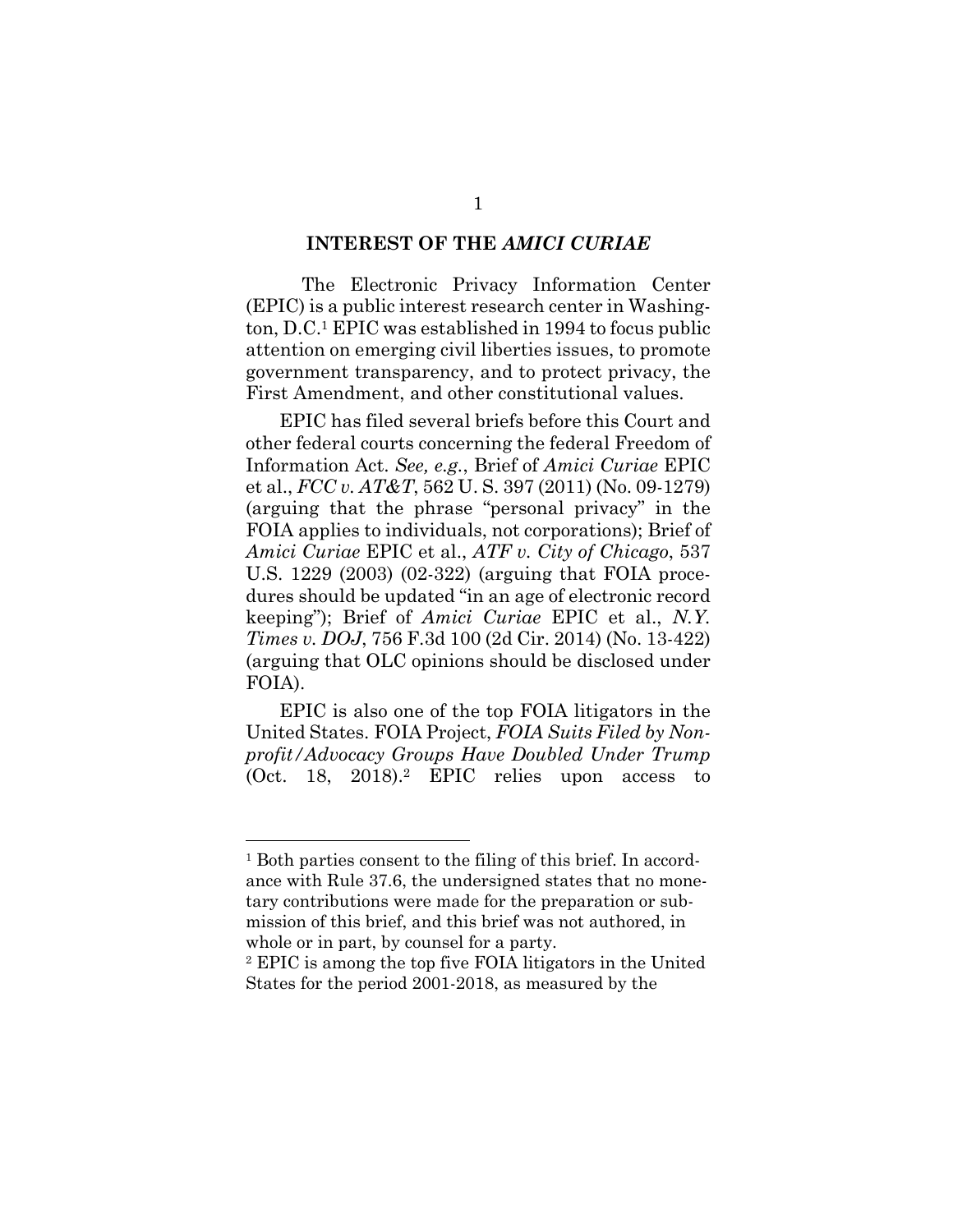government documents to pursue its mission: to focus public attention on emerging privacy and civil liberties issues. Many of EPIC's government transparency projects have depended on access to commercial information contained in agency documents. *See, e.g.,*  EPIC, *EPIC v. FTC (Facebook Assessments)* (2019);<sup>3</sup> EPIC, *Domestic Unmanned Aerial Vehicles (UAVs) and Drones* (2019);<sup>4</sup> EPIC, *EPIC v. Education Department – Private Debt Collector Privacy Act Compliance*  (2019);<sup>5</sup> EPIC, *EPIC v. DHS – Body Scanner Complaints* (2019).<sup>6</sup> The documents EPIC obtains through its FOIA work are reported in the national media. *See, e.g.,* Davey Alba, *The US Government Will Be Scanning Your Face At 20 Top Airports, Documents Show*, Buzzfeed (Mar. 11, 2019);<sup>7</sup> Ava Kofman, *The FBI is Building a National Watchlist that Gives Companies Real-Time Updates on Employees*, The Intercept (Feb. 4, 2017);<sup>8</sup> Spencer Woodman, *Documents Suggest Palantir Could Help Power Trump's 'Extreme Vetting' of Immigrants*, The Verge (Dec. 21, 2016);<sup>9</sup> Charlie

number of cases filed. http://foiapro-

ject.org/2018/10/18/nonprofit-advocacy-groups-foia-suitsdouble-under-trump/.

<sup>3</sup> https://epic.org/foia/ftc/facebook/.

<sup>4</sup> https://epic.org/privacy/drones/.

<sup>5</sup> https://epic.org/foia/ed/.

<sup>6</sup> https://epic.org/foia/dhs/bodyscanner/complaints/.

<sup>7</sup> https://www.buzzfeednews.com/article/daveyalba/thesedocuments-reveal-the-governments-detailed-plan-for.

<sup>8</sup> https://theintercept.com/2017/02/04/the-fbi-is-building-anational-watchlist-that-gives-companies-real-time-updates-on-employees/.

 $9 \text{ https://www.theverge.com/2016/12/21/14012534/palantir-}$ peter-thiel-trump-immigrant-extreme-vetting.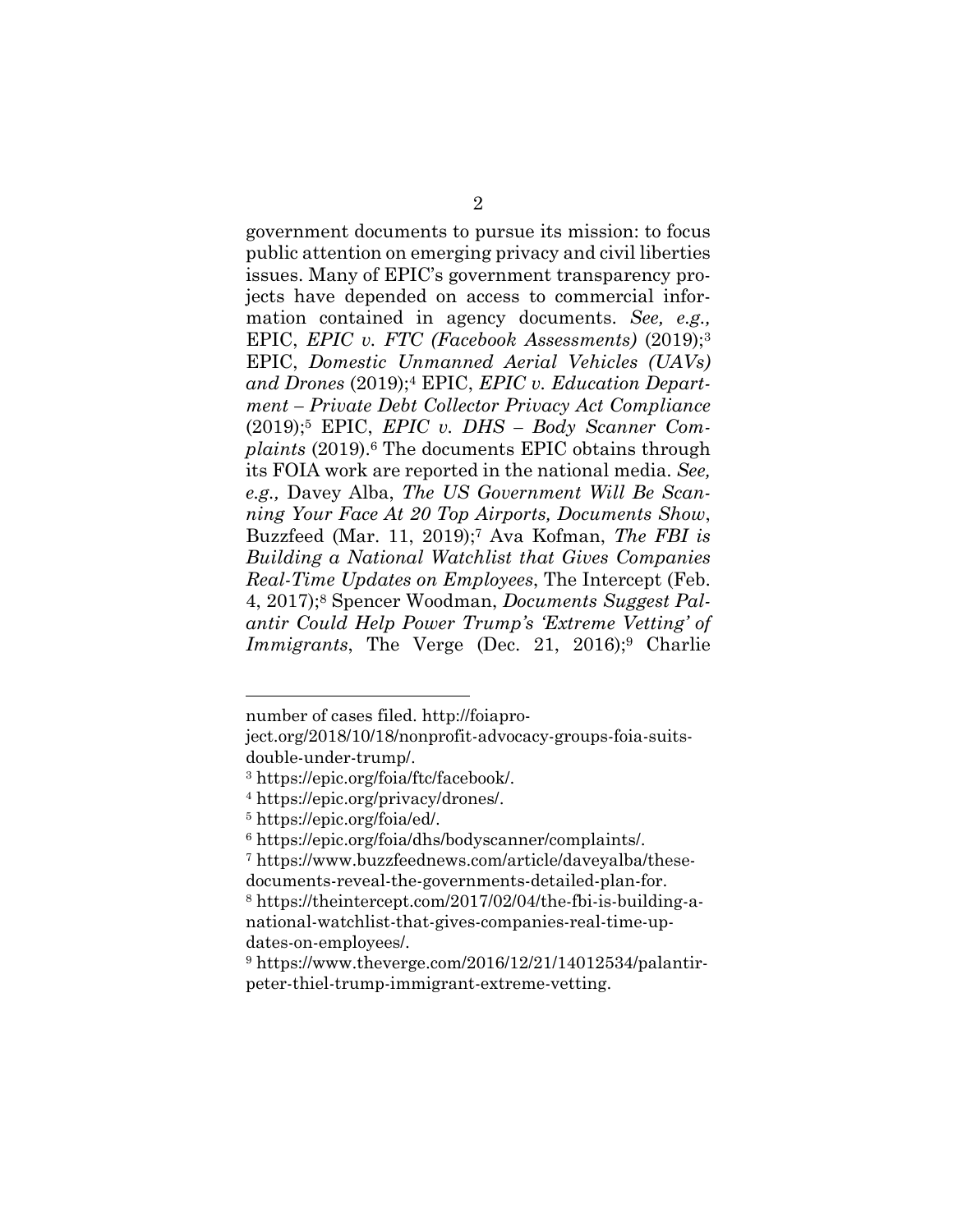### Savage, *Facial Scanning is Making Gains in Surveillance*, N.Y. Times (Aug. 21, 2013).<sup>10</sup>

EPIC's brief is joined by the following distinguished experts in law, technology, and public policy.

#### **Legal Scholars and Technical Experts**

Alessandro Acquisti

Professor, Carnegie Mellon University

Anita L. Allen

Henry R. Silverman Professor of Law and Philosophy, Vice Provost, University of Pennsylvania Law School

Danielle Keats Citron

Morton & Sophia Macht Professor of Law, University of Maryland Carey School of Law

Simon Davies

Publisher, the Privacy Surgeon, Fellow of the University of Amsterdam,

Founder of Privacy International and EPIC Senior Fellow

Addison Fischer

Founder and Chairman, Fischer International Corp.

Hon. David Flaherty

Former Information and Privacy Commissioner for British Columbia

Lorraine G. Kisselburgh Assistant Professor, Purdue University

Chris Larsen

 $\overline{a}$ 

Executive Chairman, Ripple Inc.

<sup>10</sup> https://www.nytimes.com/2013/08/21/us/facial-scanningis-making-gains-in-surveillance.html.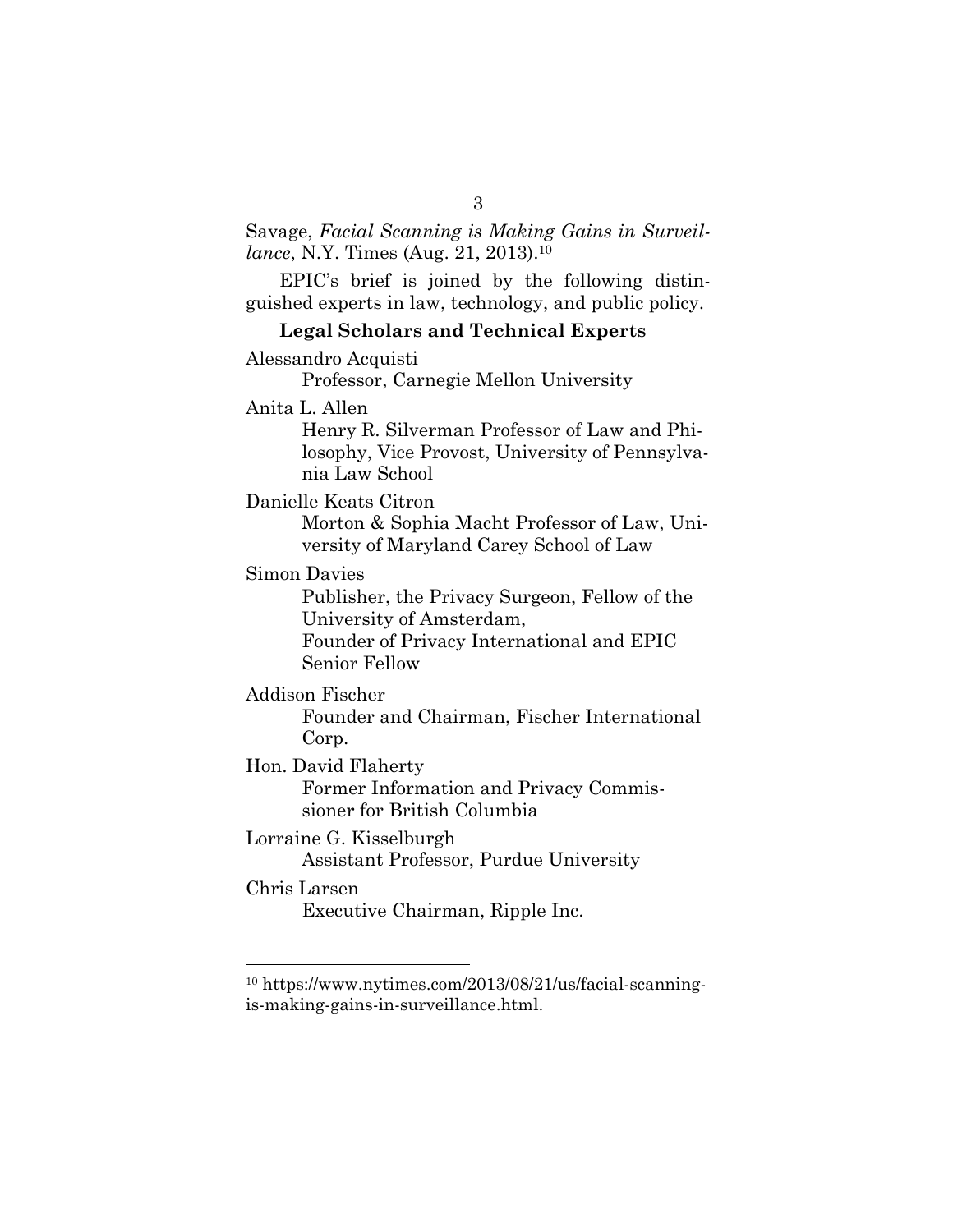Harry R. Lewis Gordon McKay Professor of Computer Science, Harvard University Roger McNamee Elevation Partners Dr. Pablo Garcia Molina Adjunct Professor, Georgetown University Dr. Peter G. Neumann Chief Scientist, SRI International Computer Science Lab Helen Nissenbaum Professor, Cornell Tech Information Science Frank Pasquale Professor of Law, Univ. of Maryland Francis King Carey School of Law Deborah C. Peel, M.D. President of Patient Privacy Rights Dr. Stephanie Perrin President, Digital Discretion, Inc. Bilyana Petkova EPIC Scholar-in-Residence; Assistant Professor, Maastricht University Bruce Schneier Fellow and Lecturer, Harvard Kennedy School Jim Waldo Gordon McKay Professor of the Practice of Computer Science, John A. Paulson School of Engineering and Applied Sciences Anne L. Washington Assistant Professor of Data Policy, NYU Steinhardt School (Affiliations are for identification only)

4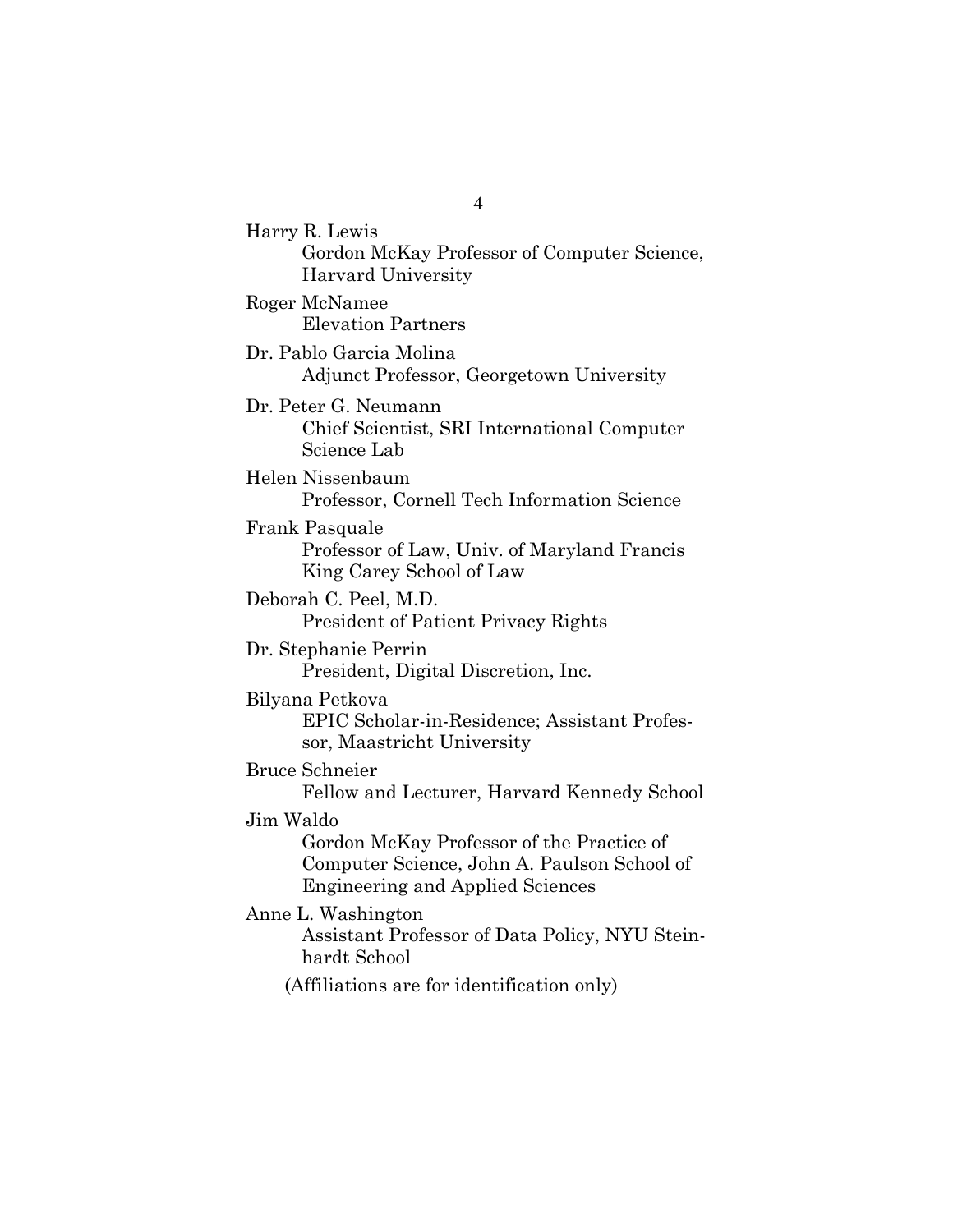#### **SUMMARY OF THE ARGUMENT**

The Freedom of Information Act ("FOIA") establishes a right of the public to know "what their government is up to." *Nat'l Archives & Record Admin. v. Favish*, 541 U.S. 157, 171 (2004). The FOIA is necessary to enable the public to obtain information "from possibly unwilling official hands." *EPA v. Mink*, 410 U.S. 73, 80 (1973). But "official hands" are often not the only hands FOIA requesters must grapple with. Private companies—as government contractors and vendors—play an integral role in government activities that impact the privacy of Americans. And these private parties, acting on behalf of public agencies and with public funding, often hide their activities behind an expansive view of one of the exemptions in the FOIA. Government agencies are also responsible for investigating and enforcing privacy obligations on private companies that concern the privacy rights of Americans. Public access to the commercial information contained in agency records is therefore necessary to ensure adequate oversight of these enforcement duties.

Petitioner's proposal for a broad, subjective interpretation of "confidential" in Exemption 4 would deprive the public, and government watchdogs such as EPIC, of access to important information about "what the government is up to." Under a subjective test, companies could seek to withhold any commercial information that they consider confidential without regard to the public interest in disclosure.

There are also significant jurisdictional questions that make this case a poor vehicle to address the Exemption 4 issue. As the Court recently explained in *Frank v. Gaos*, 584 U.S. \_\_\_, 2019 WL 1264582 (Mar.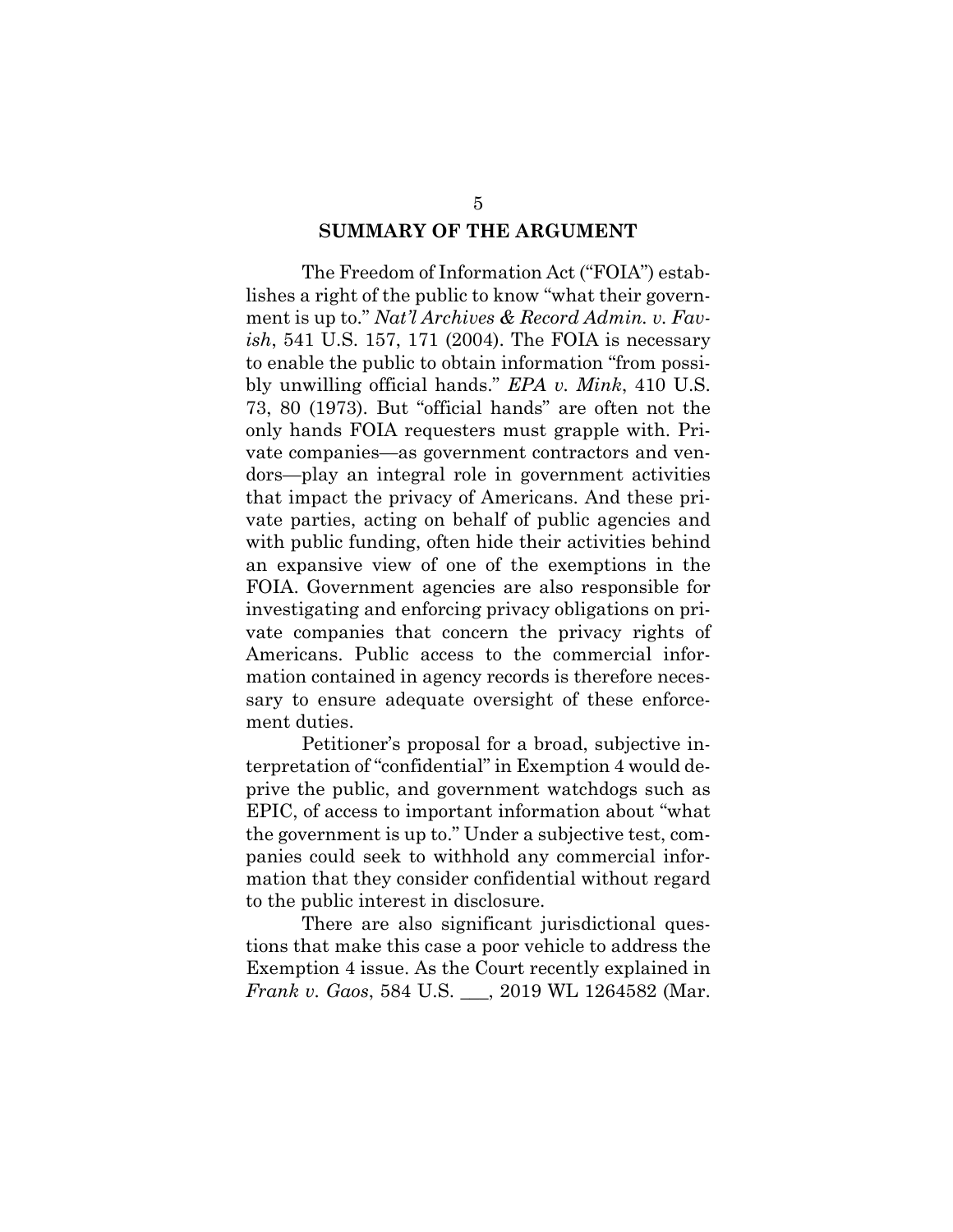20, 2019), Article III standing must be analyzed by lower courts in the first instance. Yet the lower courts did not analyze whether the Food Marketing Institute, a trade association, had standing to intervene and appeal the district court judgment. In fact, the Petitioner in this case has a significantly weaker standing claim than the consumer plaintiffs in *Gaos*. The Government's arguments in the two cases are also irreconcilable. The Court should remand for the lower court to address standing.

#### **ARGUMENT**

"An informed electorate is vital to the proper operation of a democracy." S. Rep. No. 89-813, 3 (1965). For this reason, Congress passed the Freedom of Information Act ("FOIA") in 1966. Senator Long quoted James Madison as he introduced the bill:

> A popular government without popular information or the means of acquiring it, is but a prologue to a farce or a tragedy or perhaps both. Knowledge will forever govern ignorance, and a people who mean to be their own governors, must arm themselves with the power knowledge gives.

*Id*. at 2-3 (quoting Letter from James Madison to W.T. Barry (Aug. 4, 1822)).<sup>11</sup>

Congress passed the FOIA to "overhaul the public-disclosure section of the Administrative Procedure Act (APA)" and correct the law's shift to more of "a withholding statute than a disclosure statute." *Milner* 

<sup>11</sup> *Available at* https://www.loc.gov/re-

source/mjm.20\_0155\_0159/?sp=1&st=text.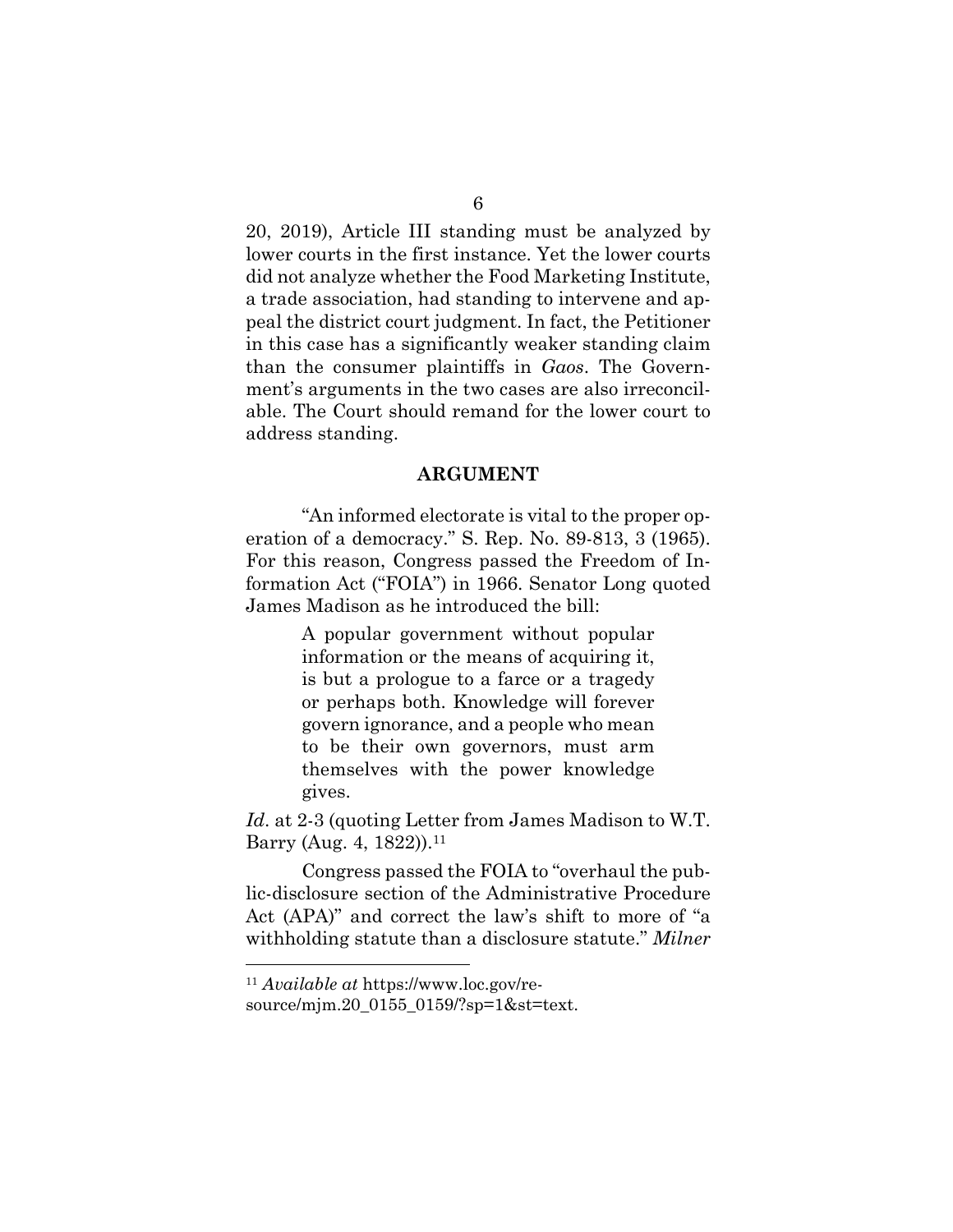*v. Dep't of Navy*, 562 U.S. 562, 565 (2011). Congress intended the FOIA "to pierce the veil of administrative secrecy and to open agency action to the light of public scrutiny." *Dep't of Air Force v. Rose*, 425 U.S. 352, 361 (1976). While Congress acknowledged that the public's interest in transparency would, in some circumstances, have to be balanced with competing interests in privacy, Congress envisioned the FOIA as "a workable formula which encompasses, balances, and protects all interests, yet places emphasis on the fullest responsible disclosure." S. Rep. No. 89-813, 3 (1965). Thus, the FOIA creates a "strong presumption in favor of disclosure." *Dep't of State v. Ray*, 502 U.S. 164, 173 (1991), and the FOIA's nine exemptions "must be narrowly construed." *Milner*, 562 U.S. at 565.

Nearly thirty-five years ago, the D.C. Circuit adopted the substantial competitive harm test to determine the scope of "confidential" commercial information protected by Exemption 4. *Nat'l Parks & Conservation Ass'n v. Morton*, 498 F.2d 765 (D.C. Cir. 1974). The court rejected the same subjective test advanced by Petitioners. *Id.* at 766. The First Circuit, in adopting *National Parks*, quoted the House Committee on Government Operations in its 1978 Report to similar effect:

> disclosure policy cannot be contingent on the subjective intent of those who submit information. For example, it clearly would be inappropriate to withhold all information, no matter how innocuous, submitted by a corporation with a blanket policy of refusing all public requests for information.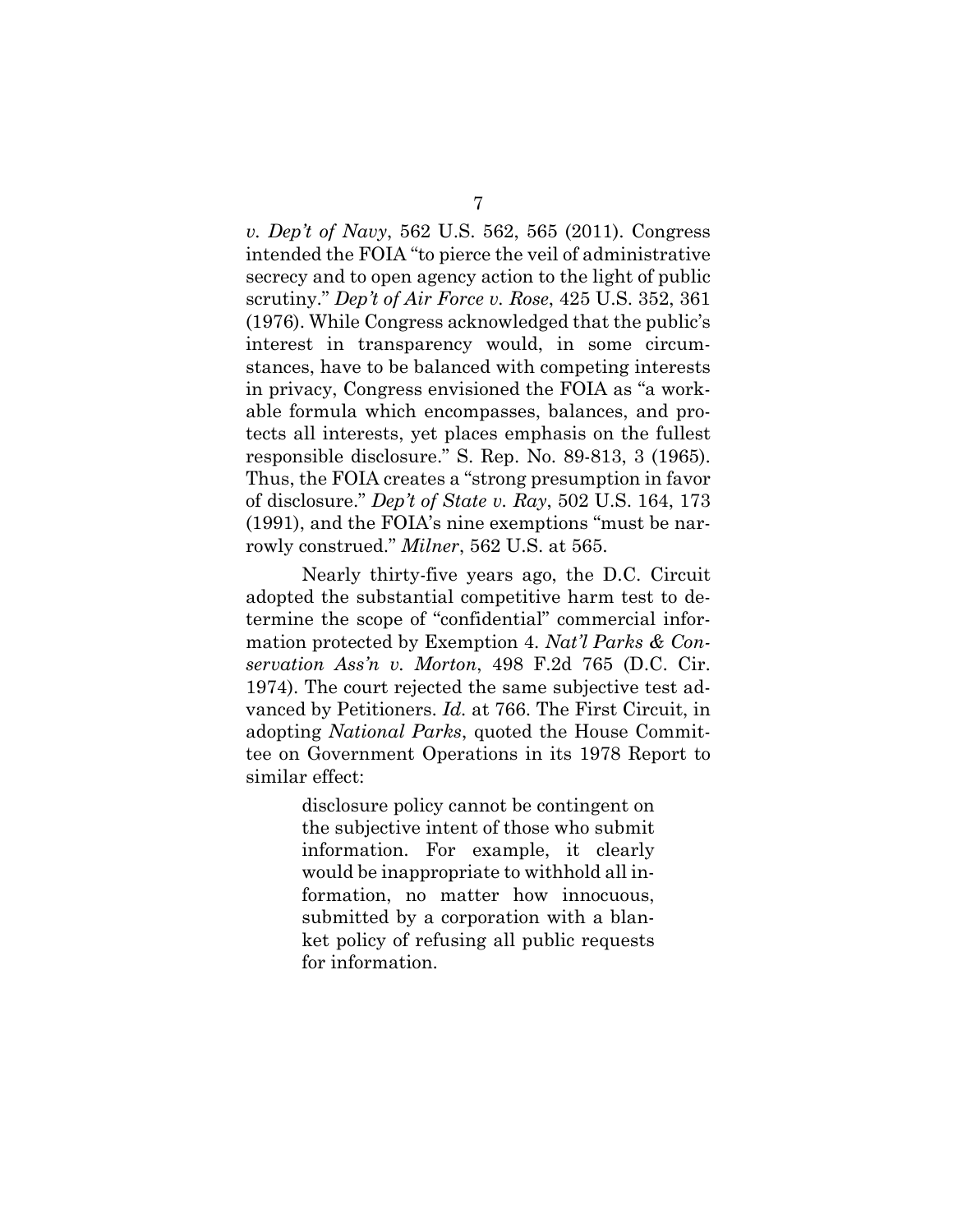*9 to 5 Org. for Women Office Workers v. Bd. of Governors of Fed. Reserve Sys.*, 721 F.2d 1, 9 (1st Cir. 1983) (quoting H.R. Rep. No. 95–1382, 18 (1978)). When the D.C. Circuit in *Critical Mass* adopted a subjective test for a limited subset of records (information given voluntarily to government agencies), then-Judge Ginsburg warned of the perils of allowing such a test:

> No longer is there to be an independent judicial check on the reasonableness of the provider's custom and the consonance of that custom with the purposes of exemption 4 and of the Act of which the exemption is part. To the extent that the court allows providers to render categories of information confidential merely by withholding them from the public long enough to show a custom, the revised test is fairly typed "subjective" . . .

*Critical Mass Energy Project v. NRC*, 975 F.2d 871, 885 (D.C. Cir. 1992) (en banc) (Ginsberg, J., dissenting).

A broad, subjective definition of "confidential" would limit the public's ability to conduct meaningful oversight of government surveillance activities and the government's enforcement of privacy obligations on commercial entities. The Government now routinely relies on contractors to develop and deploy systems used to collect personal data and to conduct surveillance. And regulatory agencies gather commercial information from businesses to enforce federal privacy laws. A subjective confidentiality test under Exemption 4 would allow companies, acting with taxpayer dollars on behalf of federal agencies, to conceal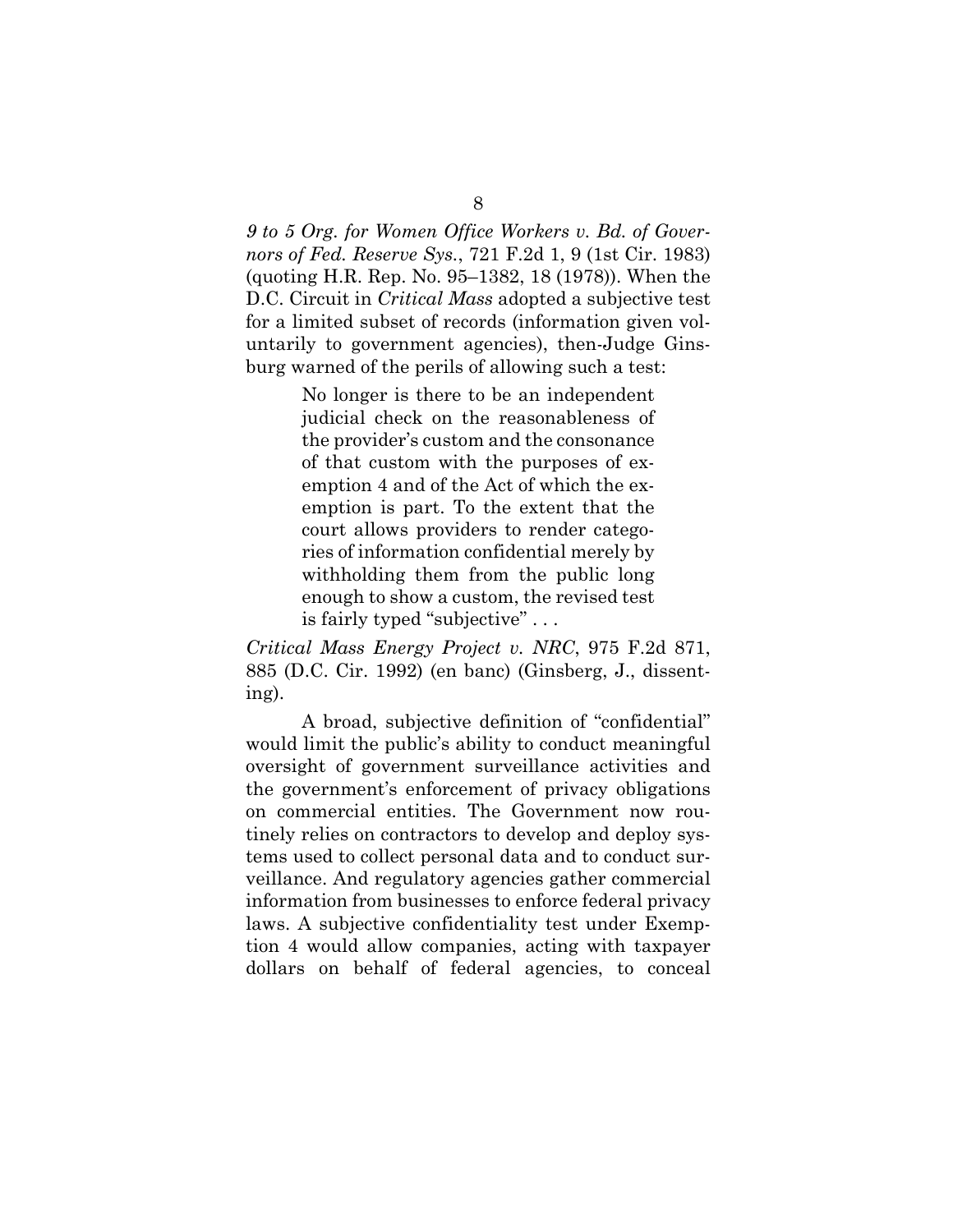information that would otherwise be available to the public.

There is also significant doubt that the Petitioner has satisfied the standing requirements of Article III necessary to invoke this Court's jurisdiction. *See*  Resp't Br. 1. As in *Frank v. Gaos*, 584 U.S. \_\_\_, 2019 WL 1264582 (Mar. 20, 2019), the Court has "an obligation to assure [itself] of litigants' standing under Article III." Slip op. 5 (quoting *DaimlerChrysler Corp v. Cuno*, 547 U.S. 332, 340 (2006)). The Petitioner's standing claim here is much weaker than the unlawful disclosure injury that the plaintiffs alleged in *Gaos*. The records at issue in this case were not even created by the Food Marketing Institute, and the Institute was not the entity that provided data to the USDA.

The Court in *Gaos* found remand was necessary because the lower courts must address standing in the first instance, and this case should be no different.

**I. The objective definition of "confidential" commercial information established in** *National Parks* **is necessary to ensure oversight of government programs that implicate privacy.**

The public must have access to commercial information in agency records to conduct effective oversight of government programs that implicate privacy. Federal agencies, across the government, contract with private companies to build data collection and surveillance systems. Technical specifications, contracts, and other similar records describing the functions of these systems is provided to the Government by private companies. These records include commercial information that should be available to the public. Without access to this information, it would be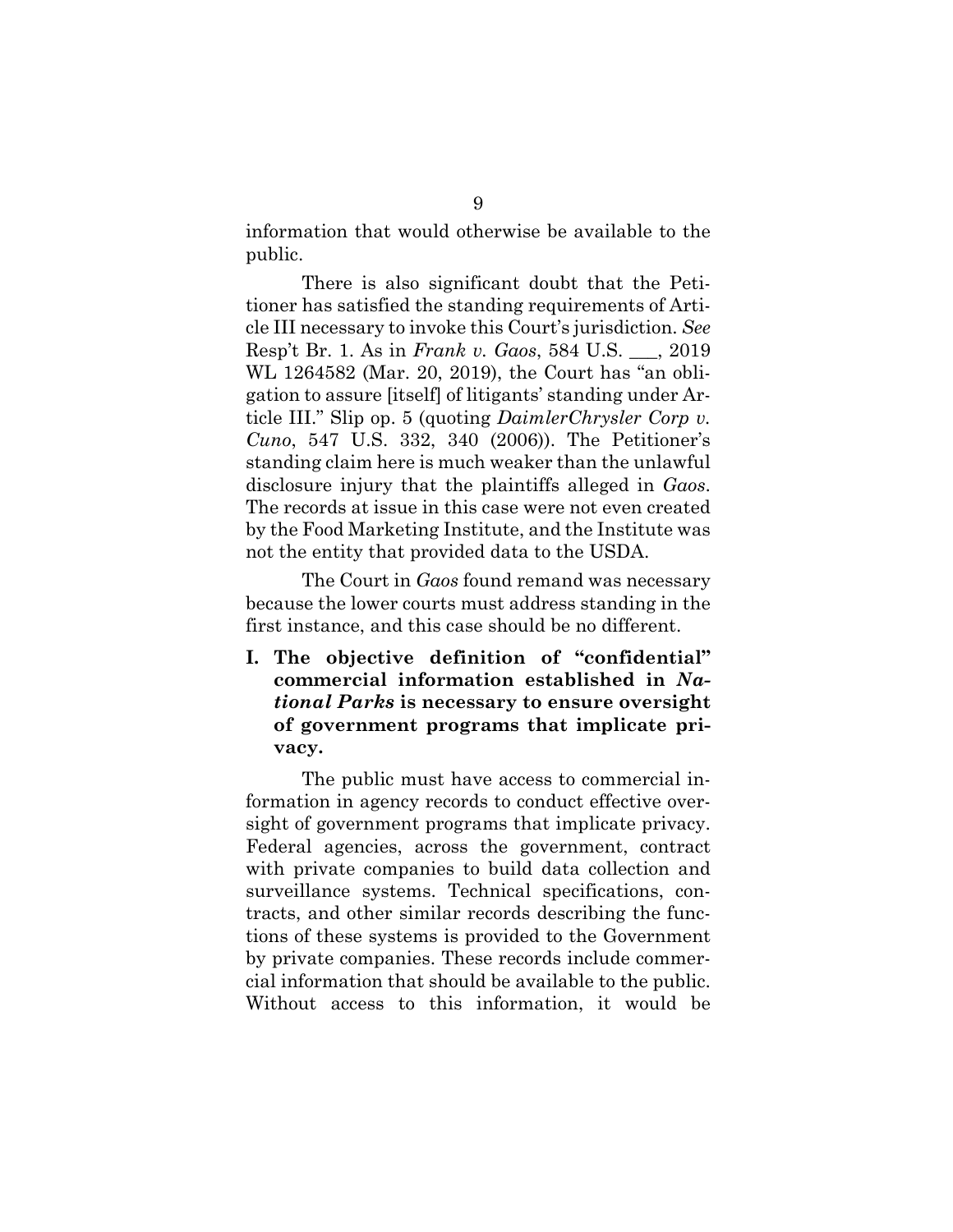impossible to verify whether the systems do what the government says they do, or whether the systems pose a threat to the privacy of Americans. The government also obtains commercial information from companies during the course of investigating potential privacy violations. Access to commercial information held by agencies is thus also necessary for the public to evaluate the government's protection of privacy rights.

Companies that build data collection systems are notoriously secretive. For example, Amazon and Facebook have requested state and local governments alert them of open government requests concerning their business practices immediately upon receipt. Mya Frazier, *Big Tech's Bid to Control FOIA*, Colum. Journalism Rev. (Feb. 2, 2018).<sup>12</sup> Many companies do not want their work on government surveillance programs to be revealed.

But "[s]unlight is said to be the best of disinfectants." *Buckley v. Valeo*, 424 U.S. 1, 67 (1976) (quoting Louis Brandeis, *Other People's Money* 62 (1933)). And for watchdog groups such as EPIC, access to agency records, including commercial information provided by contractors and vendors, is essential to understand the privacy implications of government activities. A broad, subjective definition of "confidential" in Exemption 4 would limit public oversight of the programs of federal agencies.

<sup>12</sup> https://www.cjr.org/business\_of\_news/facebook-amazonfoia.php.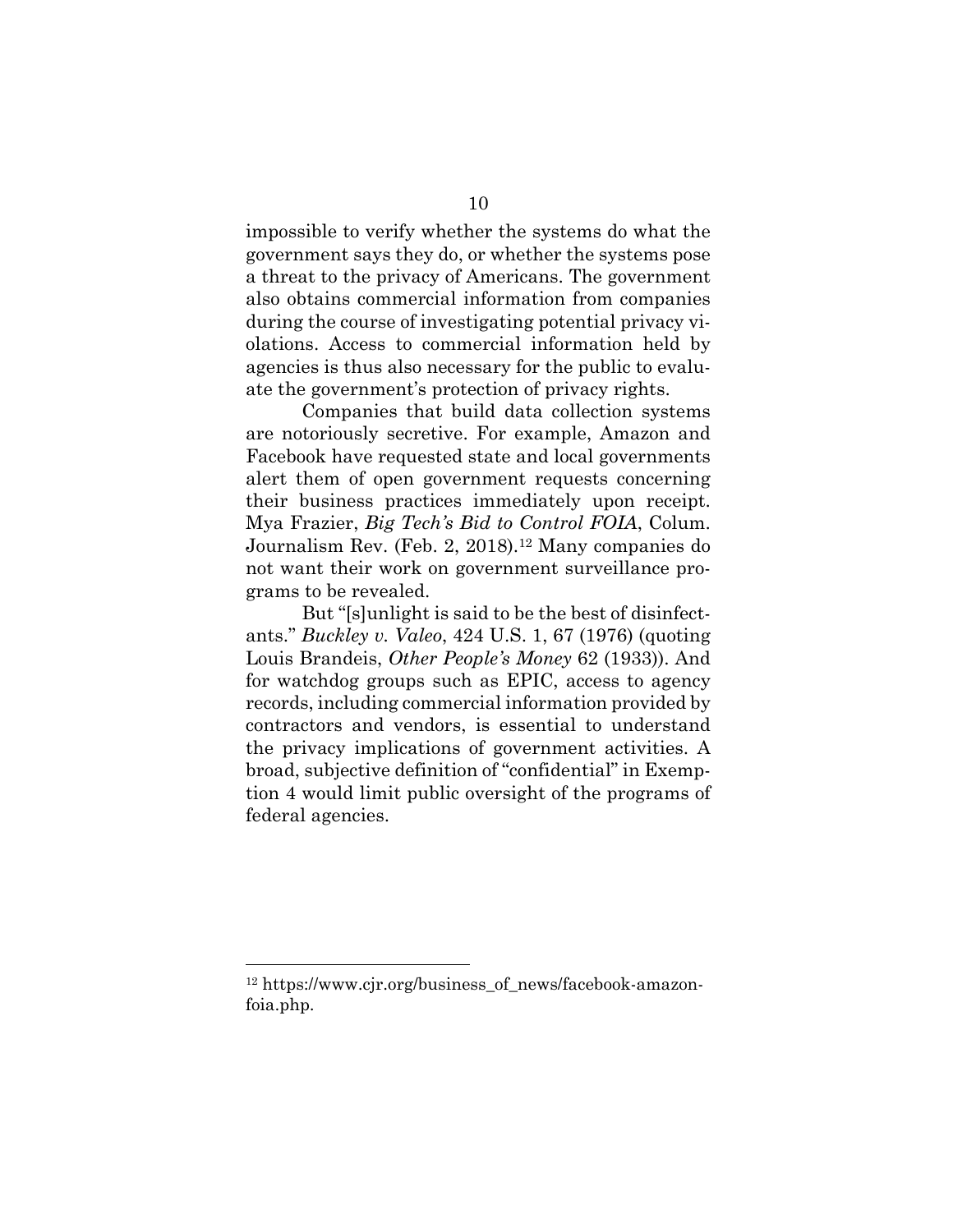### **A. Public access to business records promotes accountability of government agencies responsible for enforcement.**

Government agencies, including the Federal Trade Commission ("FTC") and the Federal Communications Commission ("FCC"), are charged with investigating business practices that may violate the privacy rights of consumers. But oversight does not end with federal agencies. EPIC and other watchdog organizations rely on the FOIA to inform the public about emerging privacy issues and to independently assess the risks these programs pose. Public oversight of the functions of government—the purpose of the FOIA—is not possible if the technical details and other commercial information collected by federal agencies is not accessible to the public.

The FOIA enables public oversight of agencies' and businesses' compliance with privacy laws in several ways. First, records from enforcement agencies, such as the FTC and FCC, can inform the public about whether companies are engaged in business practices that threaten consumer privacy. These records contain commercial information gathered during investigations and pursuant to consent decrees. Second, agencies compile technical specifications and other information that contain commercial information about the contractors that build and operate government systems. These records can have implications for oversight of both government data collection and of consumer privacy investigations. Businesses typically seek to withhold this information from the public.

Commercial information EPIC obtained as a result of FOIA requests submitted to the FTC, the FCC, and the DOJ has helped improve the effectiveness of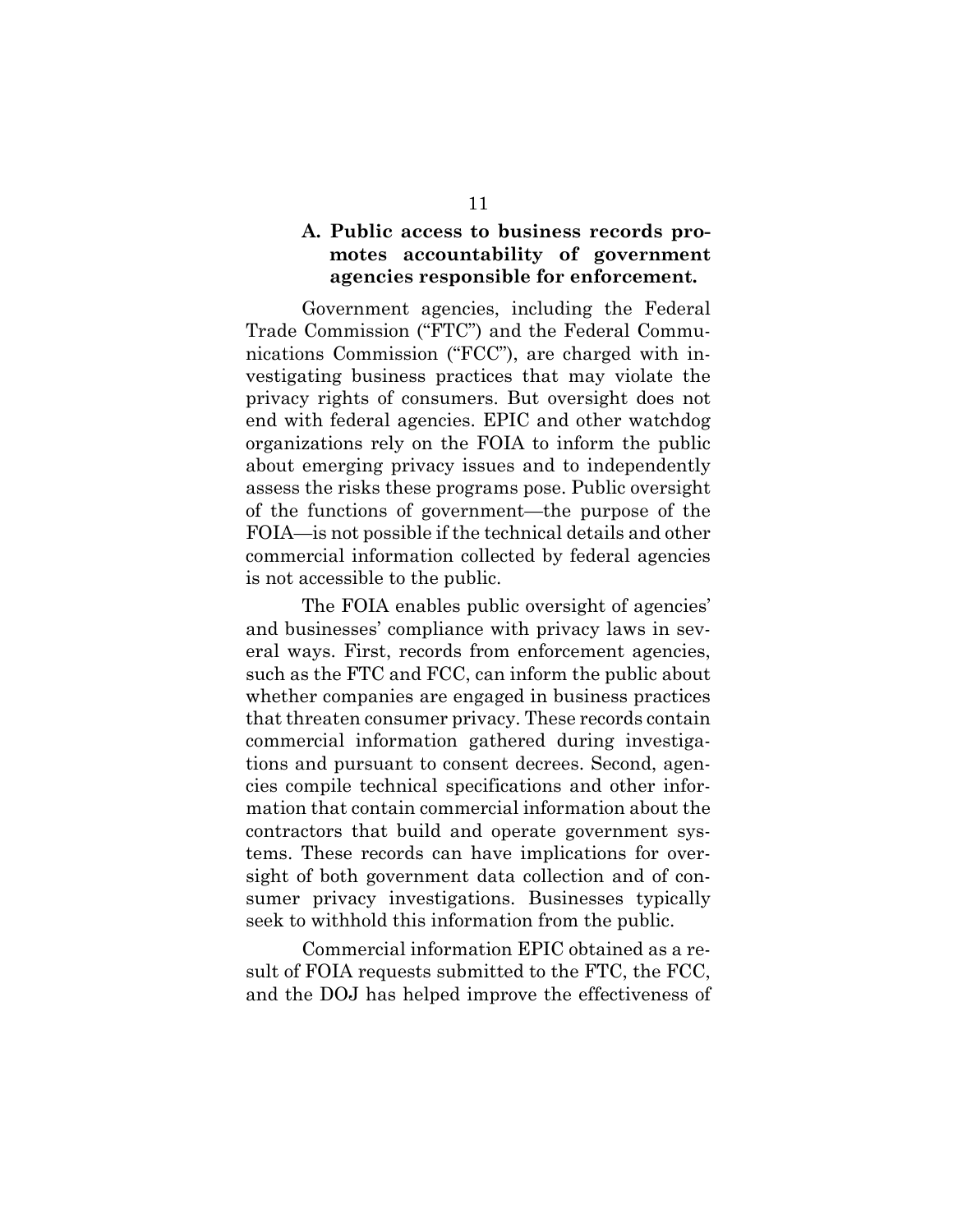these agencies and safeguarded the America public. For example, EPIC was able to obtain information about Google's privacy practices from the FTC in 2012. EPIC, *EPIC FOIA Uncovers Google's Privacy Assessment* (Sept. 28, 2012).<sup>13</sup> Google entered into a consent decree with the FTC in 2010 after it violated users' privacy by disclosing their private contact lists. *See* EPIC, *In re Google Buzz* (2019). As part of the settlement, the FTC required Google to file regular privacy assessment reports with the Commission detailing its steps to comply with the consent order. Press Release, Fed. Trade Comm'n, FTC Charges Deceptive Privacy Practices in Googles Rollout of Its Buzz Social Network (Mar. 30, 2011).14 Google shuttered Buzz after the FTC investigation. Nancy Gohring, *Google Kills Buzz*, Computerworld (Oct. 14, 2011).<sup>15</sup> The release of Google's privacy assessments gave the public greater insight into the company's privacy practices and facilitated future enforcement efforts.

In another case, EPIC's FOIA work led to the disclosure of records that made clear the full extent of Google's unlawful collection of private Wi-Fi data. Google was subject to numerous investigations after it was revealed that the company had collected private Wi-Fi data via its "Street View" vehicles. EPIC,

<sup>13</sup> https://epic.org/2012/09/epic-foia-uncovers-googlespri.html.<br><sup>14</sup> https://www.ftc.gov/news-events/press-re-

leases/2011/03/ftc-charges-deceptive-privacy-practicesgoogles-rollout-its-buzz.

<sup>15</sup> https://www.computerworld.com/article/2499002/googlekills-buzz.html.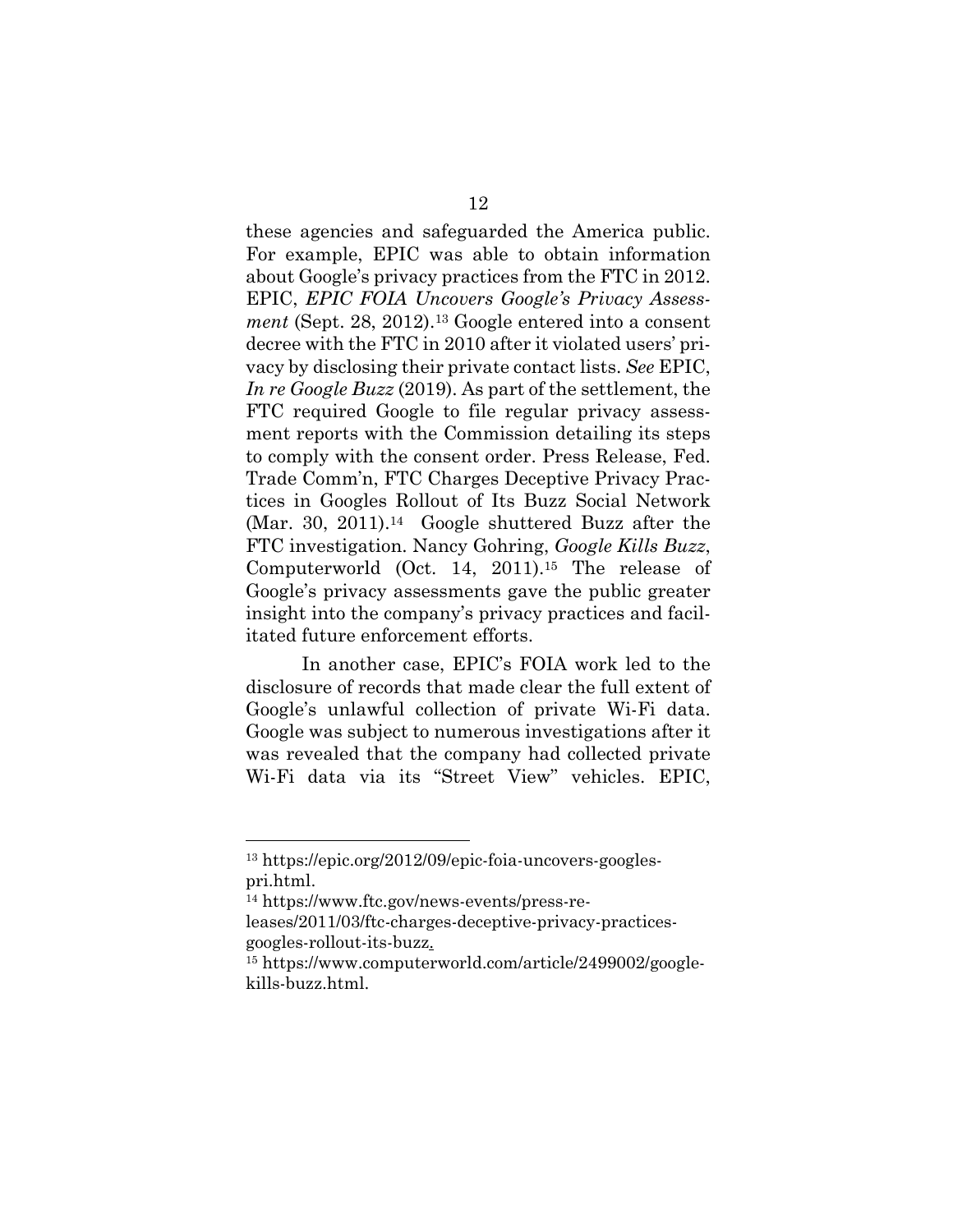*Investigations of Google Street View* (2019).<sup>16</sup> EPIC and others wrote to the FCC to urge an investigation; the Commission ultimately fined Google a mere \$25,000 for obstructing the investigation. Lucia Mutikani, *Google Fined \$25,000 for Impeding FCC Investigation*, Reuters (Apr. 15, 2012).<sup>17</sup> The FCC initially released only a heavily redacted version of its report on the investigation. Fed. Commc'ns Comm'n, *In the Matter of Google Inc.*, DA 12-592, 27 FCC Rcd. 4012 (2012). EPIC subsequently filed several FOIA requests seeking disclosure of the full, unredacted report, and disclosure of records from the related Justice Department investigation. EPIC, *Investigations of Google Street View*, *supra*. In response to the FOIA requests, the FCC released a letter it had sent to Google rejecting the company's "very broad request for confidential treatment of the information it submitted" in response to the Commission's investigatory inquiry. Letter from Teresa Z. Cavanaugh, Chief, Investigations and Hearings Division Enforcement Bureau, Fed. Commc'ns Comm'n, to Google 2 (April 13, 2012).18 On April 28, 2012, Google released a complete, unredacted copy of the FCC's report. Fed. Trade Comm'n, *In the Matter of Google Inc.*, DA 12-592, Notice of Apparent Liability of Forfeiture *Unredacted* (April 13, 2012).19 Significantly, the full report made clear that

 $\overline{a}$ 

<sup>16</sup> https://epic.org/privacy/streetview/.<br><sup>17</sup> https://www.reuters.com/article/net-us-google-

fine/google-fined-25000-for-impeding-fcc-investigationidUSBRE83F00Q20120416.

<sup>19</sup> *Available at* https://assets.documentcloud.org/documents/351298/fcc-report-on-googles-street-view.pdf.

<sup>18</sup> https://transition.fcc.gov/foia/Letter-Ruling-Regarding-Confidentiality-Request.pdf.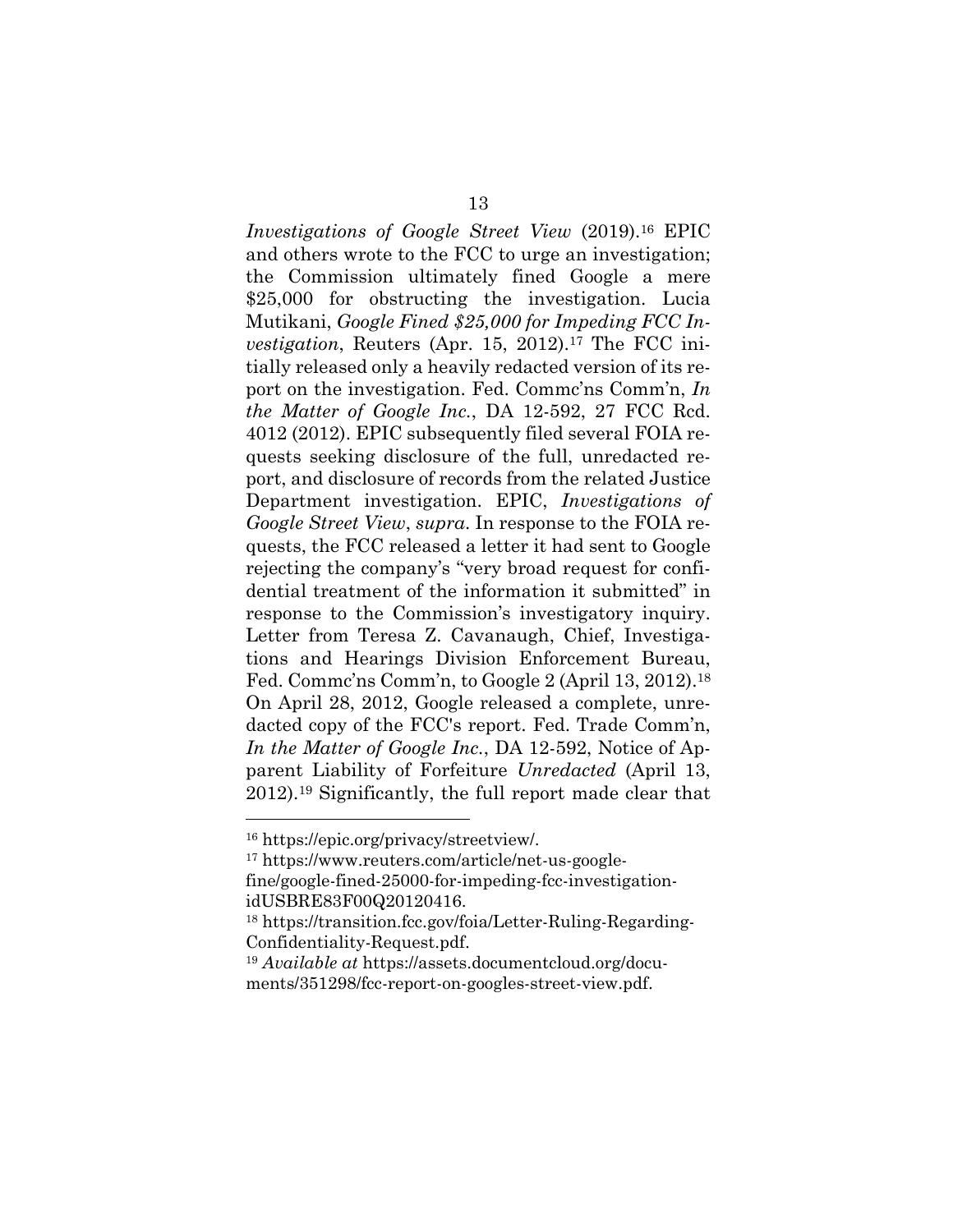Google had intentionally intercepted payload data for business purposes and that many supervisors and engineers within the company reviewed the code and the design documents associated with the project. *See* David Kravets, *An Intentional Mistake: The Anatomy of Google's Wi-Fi Sniffing Debacle*, Wired (May 2, 2012).<sup>20</sup>

Records EPIC obtained from the FTC under the FOIA also raised important questions about whether the agency has pursued effective oversight of companies subject to its legal authorities. In 2011 the FTC opened an investigation into Facebook's privacy practices and subsequently entered into a consent decree requiring the company to implement a comprehensive privacy program and submit to third-party audits for 20 years. *See* EPIC, *In re Facebook* (2019);21 Press Release, Fed. Trade Comm'n, Facebook Settles FTC Charges That It Deceived Consumers by Failing To Keep Privacy Promises (Nov. 29, 2011).<sup>22</sup> Under the terms of the order, Facebook is required to submit the independent audits to the FTC, but the FOIA is currently the only mechanism that ensures those audits will be made public. In the wake of the Cambridge Analytica scandal, EPIC filed a FOIA request to the FTC seeking documents related to the enforcement of the consent order, including the full release of all Facebook privacy assessments. *See* FOIA Request from

<sup>20</sup> https://www.wired.com/2012/05/google-wifi-fcc-investigation/. 21 https://epic.org/privacy/inrefacebook/.

<sup>22</sup> https://www.ftc.gov/news-events/press-re-

leases/2011/11/facebook-settles-ftc-charges-it-deceivedconsumers-failing-keep.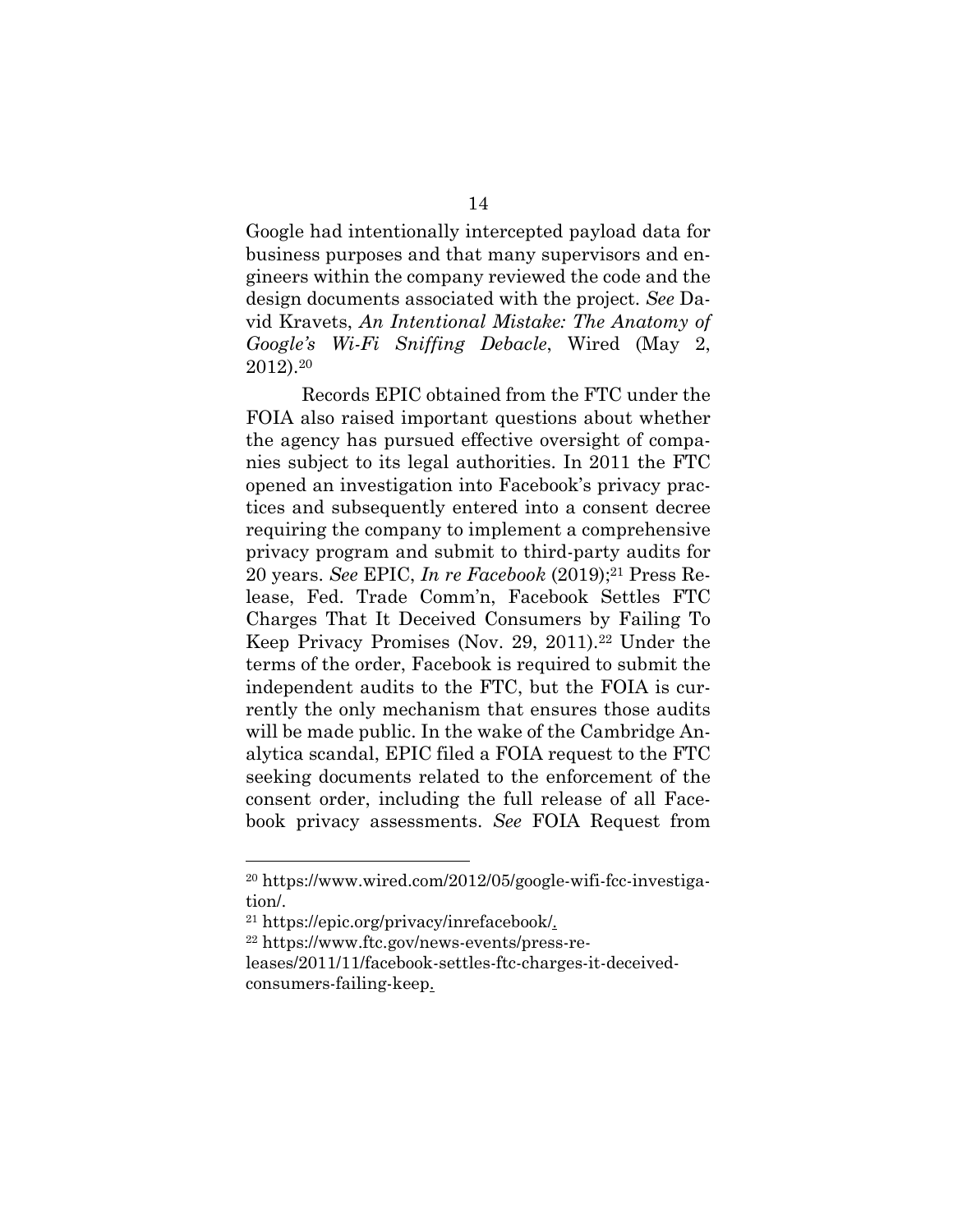EPIC to Fed. Trade Comm'n (Mar. 20, 2018).23 EPIC eventually sued the FTC for the release of these documents. Complaint, *EPIC v. FTC*, No. 18-942 (D.D.C. filed Apr. 20, 2018).

As a result of EPIC's lawsuit, the FTC has released partially redacted versions of Facebook's privacy assessments and hundreds of pages of communications between the Commission and Facebook. The communications show that when Facebook initially submitted its first privacy assessment in 2013, the company enclosed two versions of the privacy assessment—a confidential version and a non-confidential version with self-selected redactions. *See* EPIC, *EPIC v. FTC (Facebook Assessments)* (2019).24 Facebook's non-confidential version submitted to the FTC liberally applied redactions, yet the FTC reprocessed this assessment in the course of EPIC's lawsuit and released much of the information that Facebook had originally claimed was "confidential." *See, e.g.*, Letter from Michael Richter, Chief Privacy Officer, Product, Facebook and Erin Egan, Chief Privacy Officer, Policy, Facebook to James A. Kohm, Esq., Associate Dir. For the Division of Enforcement, Bureau of Consumer Protection, Fed. Trade Comm'n (Apr. 23, 2013);25 *cf.* Independent Assessor's Report on Facebook's Privacy Program: For the Period August 15, 2012 to February 11,

<sup>23</sup> https://www.epic.org/foia/FTC/facebook/EPIC-18-03-20- FTC-FOIA-20180320-Request.pdf.

<sup>24</sup> https://epic.org/foia/FTC/facebook/.

<sup>25</sup> *Available at* https://epic.org/foia/FTC/facebook/EPIC-18- 03-20-FTC-FOIA-20181012-FTC-FB-Communications.pdf (page 19).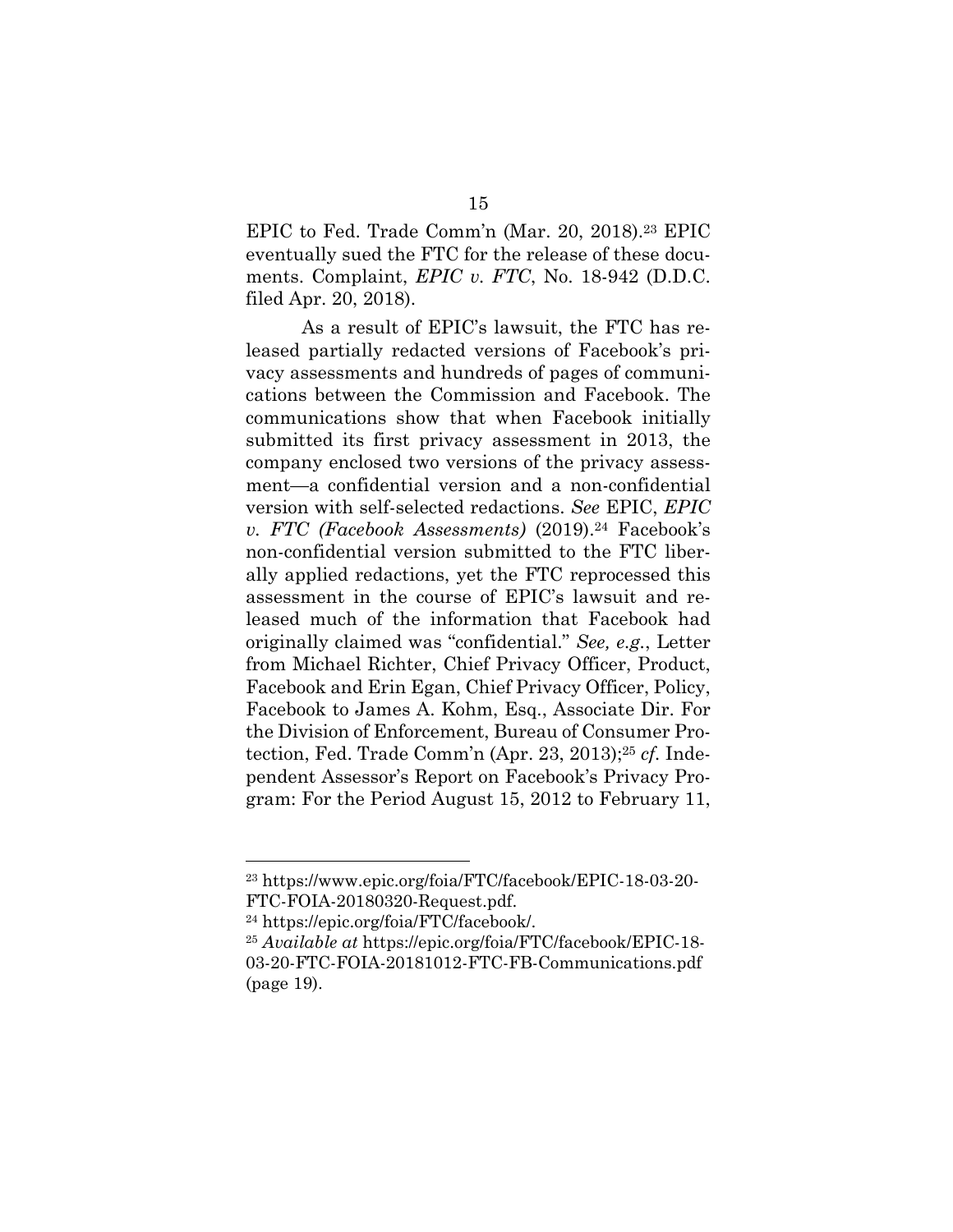2013, PricewaterhouseCoopers (reprocessed version released June 26, 2018).26

The FTC's use of the D.C. Circuit's *National Parks* test to reprocess the privacy assessments shows that much of what Facebook had considered "confidential" was often inconsequential and would not cause substantial competitive harm if released to the public.

Without the full release of these assessments, the public would be left in the dark about the effectiveness of third-party audits. In the 2017 privacy assessment, which included the period when Facebook knew of Cambridge Analytica's illicit data transfer, the auditor erroneously certified that the privacy controls were operating with "sufficient effectiveness." In fact, Facebook knew about the significant breach of persona data and never informed the FTC. None of the documents released under the FOIA indicate that Facebook notified the Commission of its knowledge that Cambridge Analytica unlawfully harvested the data of millions of Facebook users. While the FTC reprocessed EPIC's FOIA requests for the privacy assessments and released more information, significant sections of the assessments are redacted under Exemption 4. In the aftermath of the Cambridge Analytica scandal, three years after Facebook discovered the unlawful data transfer, the FTC launched an open investigation into Facebook's privacy practices. Press Release, Fed. Trade Comm'n, Statement by the Acting Director of FTC's Bureau of Consumer Protection Regarding

<sup>26</sup> https://www.epic.org/foia/FTC/facebook/EPIC-18-03-20- FTC-FOIA-20180626-FB-Assessment-2013.pdf.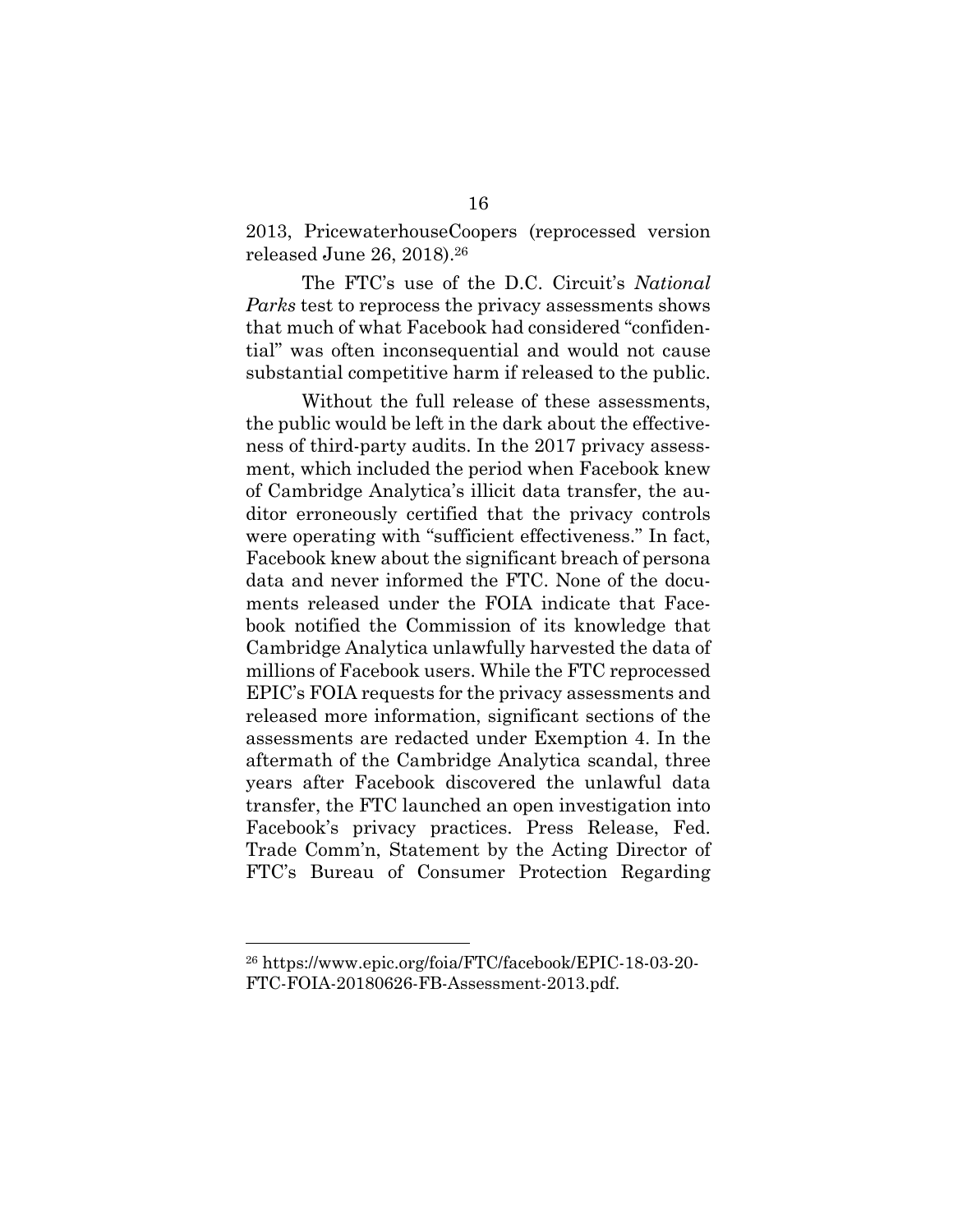Reported Concerns about Facebook Privacy Practices (Mar. 26, 2018).<sup>27</sup>

In other instance, the release of records, containing commercial, under the FOIA have led to significant changes in agency practices and helped safeguard American military families. For example, in 2009, EPIC filed a FOIA request to the Army and Air Force Exchange Service seeking agency records about the software program "My Military Sentry," including any contracts between the agency and Echometrix, Inc. FOIA request from EPIC to Army and Air Force Exchange Serv. (Oct. 20, 2009).28 Echometrix produced parental control software and promised to monitor children's online activity. But Echometrix also collected data about children and sold the data to third parties for market-intelligence research.

EPIC filed a complaint with the FTC in 2009 alleging that Echometric had engaged in unfair and deceptive trade practices by representing that its software protects children while simultaneously collecting and disclosing information about children's online activity—a direct violation of the Children's Online Privacy Protection Act. *In re Echometrix* (Complaint, Request for Investigation, Injunction, and Other Relief) (Sept. 25, 2009).29 EPIC obtained documents as a result of its FOIA request that revealed the Defense Department canceled a contract with Echometrix

<sup>27</sup> https://www.ftc.gov/news-events/press-re-

leases/2018/03/statement-acting-director-ftcs-bureau-consumer-protection.

<sup>28</sup> https://epic.org/privacy/echometrix/AAFES\_FOIA.PDF. <sup>29</sup> http://epic.org/privacy/ftc/Echometrix%20FTC%20Complaint%20final.pdf.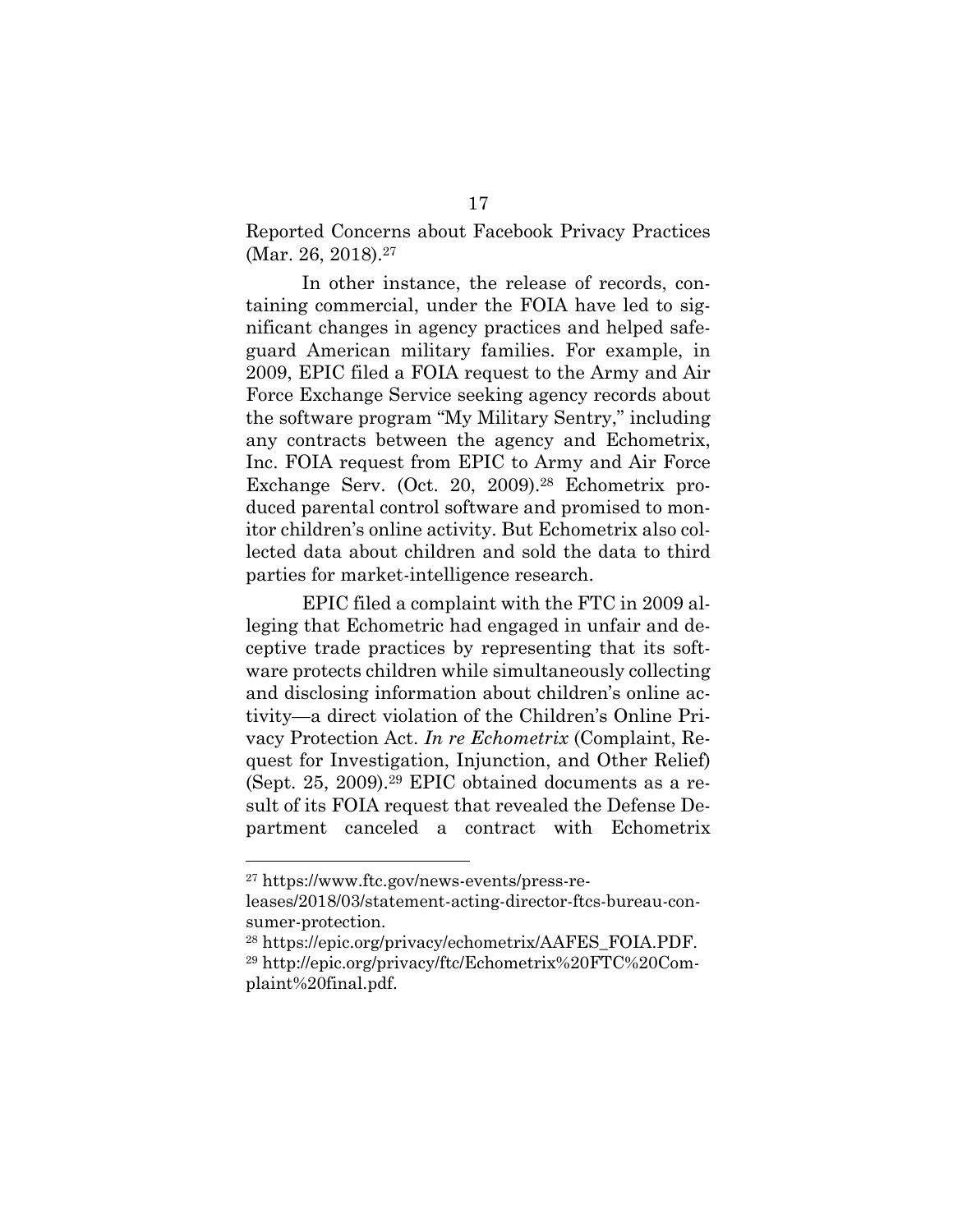following an EPIC complaint to the FTC in 2009. *See* EPIC, *Echometrix* (2015).30

As a consequence of EPIC's FOIA work, the Army and Air Force Exchange Service removed My Military Sentry from their online store, stating in an e-mail to Echnometrix, "[t]he collection of AAFES customer information (personal or otherwise) for any other purpose than to provide quality customer service is prohibited . . . . Giving our customers the ability to opt out does not address this issue." *Id.*

The FTC also took action against the firm, based on EPIC's FOIA work. The Commission eventually announced a settlement of its charge against Echometrix requiring the company to not use or share information obtained through its programs for any purpose other than allowing registered users to use their account; destroy the information illicitly transferred to third-party marketers; and requires standard report and record-keeping provisions to allow the Commission to monitor compliance. Press Release, Fed. Trade Comm'n, FTC Settles with Company that Failed to Tell Parents that Children's Information Would be Disclosed to Marketers (Nov. 30, 2010).31 EPIC's access to commercial records helped protect military families and also ensure that FTC pursued its enforcement obligations.

In another case, documents EPIC obtained from the U.S. Department of Education, including

 $\overline{a}$ 

<sup>31</sup> https://www.ftc.gov/news-events/press-re-

<sup>30</sup> https://epic.org/privacy/echometrix/.

leases/2010/11/ftc-settles-company-failed-tell-parents-childrens-information.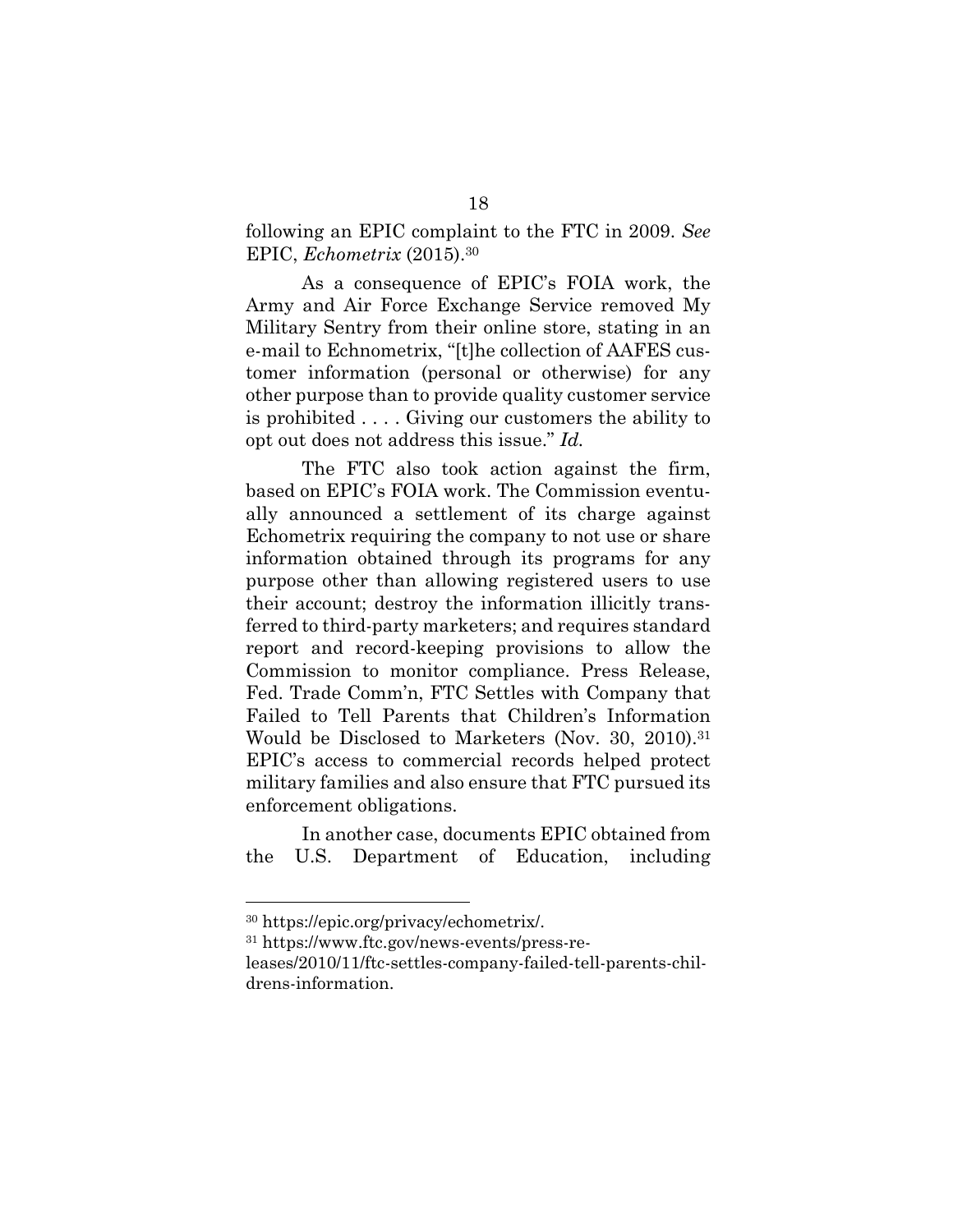commercial information, revealed that many private debt collection agencies maintained incomplete and insufficient quality controls for the data they collect. *See* EPIC, *EPIC v. Education Department – Private Debt Collector Privacy Act Compliance* (2019).32 As government contractors, debt collectors must follow the Privacy Act, a federal law that protects personal information. The Department of Education also requires student debt collectors to submit quality control reports indicating whether the companies maintain accurate student loan information. The documents obtained by EPIC revealed that many companies provided small sample sizes to conceal possible violations of the Act. *See* EPIC, *EPIC v. Education Department: FOIA Documents* (2019).33 The documents also showed that many companies did not submit required information about Privacy Act compliance to the Department of Education. EPIC's pursuit of the release of this information allowed for greater public oversight of the Department of Education in overseeing Privacy Act compliance with private debt collectors.

## **B. Public access to technical specifications and other records from government contractors enables oversight of data collection programs.**

Public oversight of government data collection and surveillance systems also requires access to the contracts and technical specification records that private manufacturers provide the government. Substantial privacy problems that led to bipartisan reform would not have been uncovered if EPIC and others

<sup>32</sup> https://epic.org/foia/ed/.

<sup>33</sup> https://epic.org/foia/ed/#foia.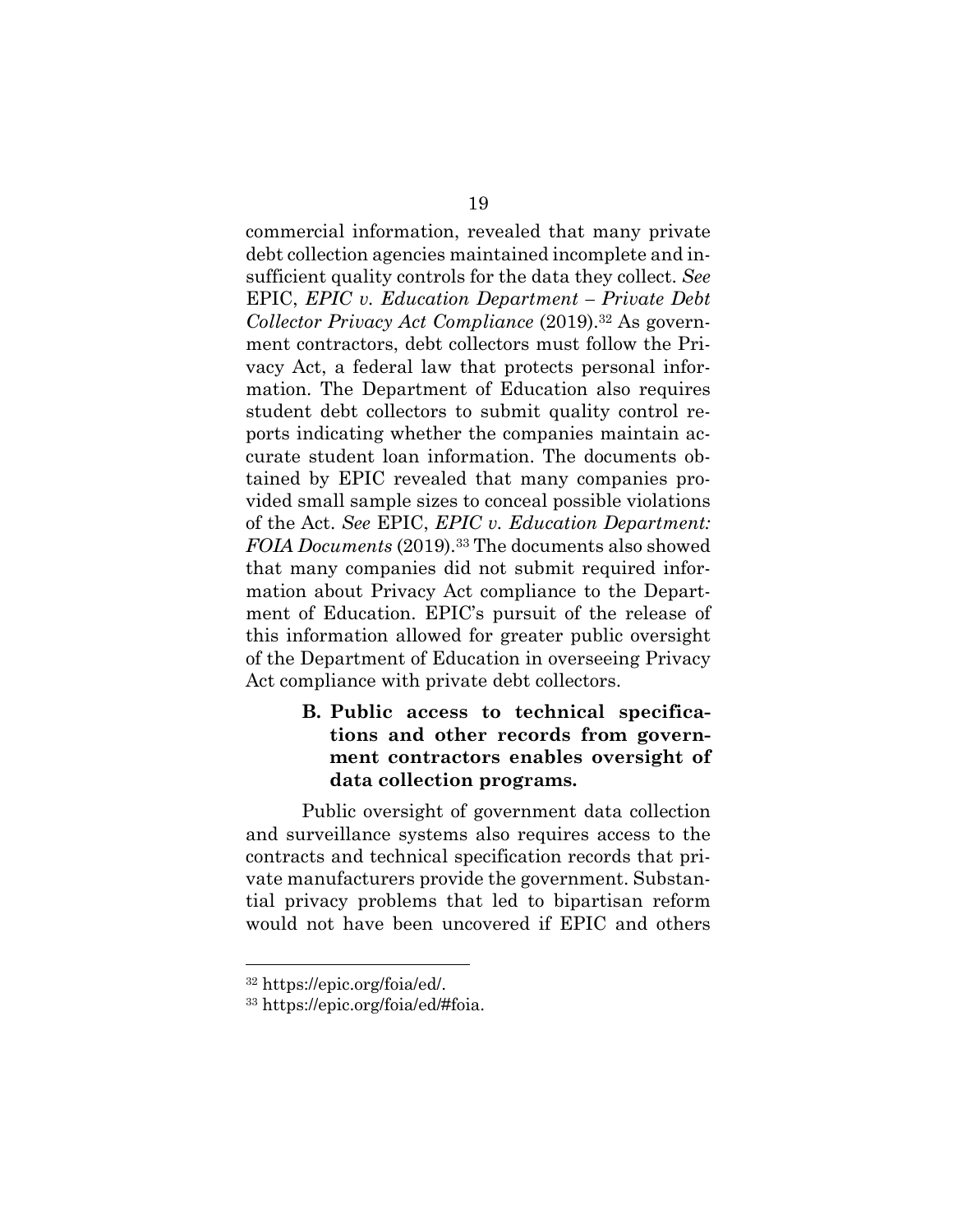could not obtain and analyze agency records that describe these systems and how they function.

For example, EPIC relied on documents obtained under the FOIA, including commercial information such as technical specifications and contracts, to assess the privacy implications of the Transportation Security Administration's ("TSA") use of body scanners in U.S. airports. *See* EPIC, *Whole Body Imaging Technology and Body Scanners ("Backscatter" X-Ray and Millimeter Wave Screening)* (2019).<sup>34</sup> The campaign against the deployment of body scanners, which captured nude images of every airline passenger, exemplifies the type of public oversight that would be nearly impossible if Exemption 4 imposed a broad, subjective definition of "confidential." In 2007, the TSA began testing body scanners in select U.S. airports. Paul Giblin & Eric Lipton, *New Airport X-Ray Scans Bodies, Not Just Bags*, N.Y. Times (Feb 24, 2007).<sup>35</sup> The TSA's announcement that it would make the scanners mandatory for primary screening in all U.S. airports was met with swift and bipartisan opposition. Joe Sharkey, *Whole-Body Scans Pass First Airport Tests*, N.Y. Times (Apr. 6, 2009).<sup>36</sup> Republican Congressman Jason Chaffetz introduced an amendment to prohibit the TSA "from using Whole Body-Imaging machines for primary screening at airports," require the TSA "to give passengers the option of a patdown search in place of going through a WBI machine, information on the images generated by the WBI, the privacy policies in place, and the right to request a pat-

<sup>34</sup> https://epic.org/privacy/airtravel/backscatter/.

<sup>35</sup> https://www.nytimes.com/2007/02/24/us/24scan.html.

<sup>36</sup> https://www.nytimes.com/2009/04/07/business/07road.html.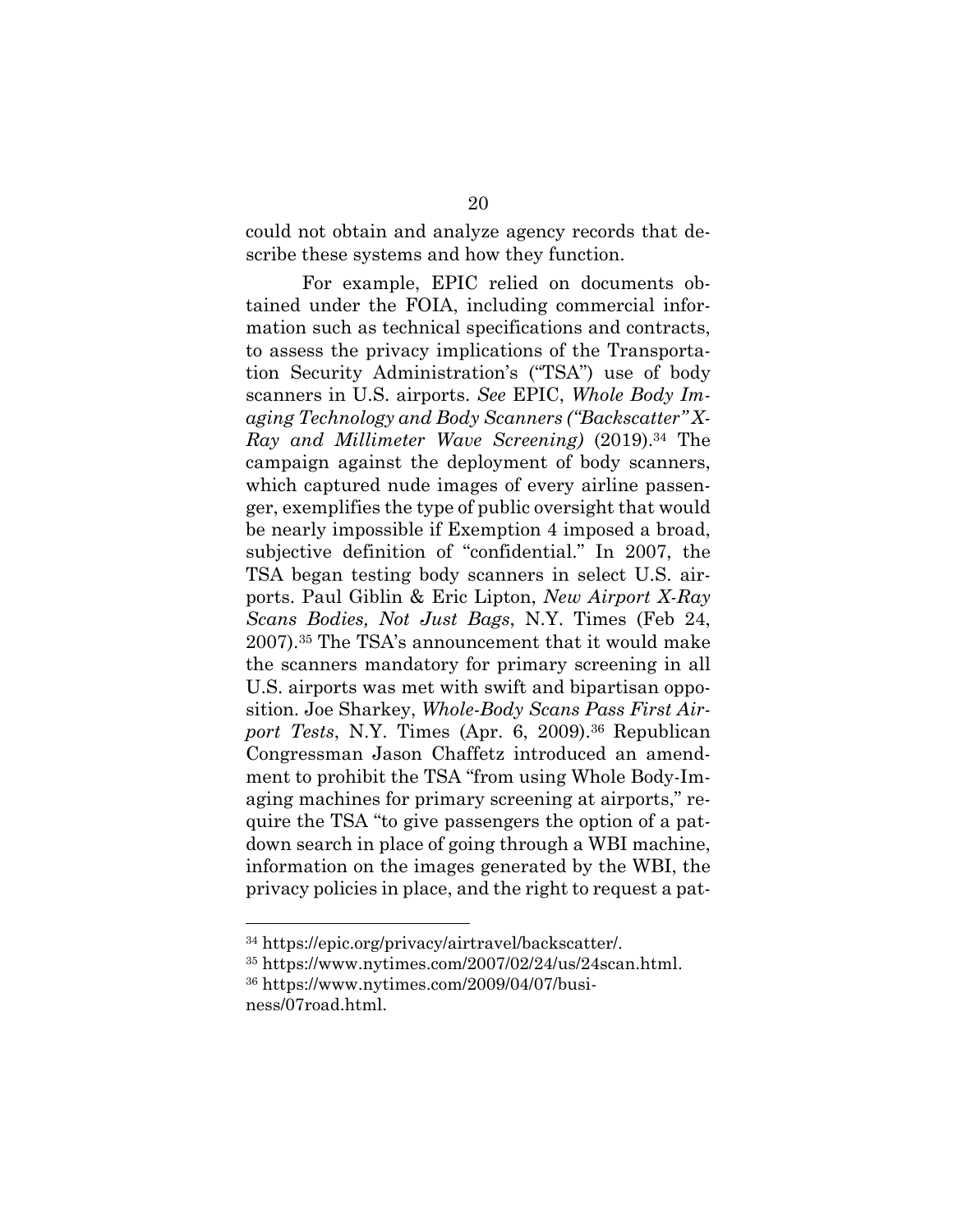down search," and prohibit the TSA "from storing, transferring, or copying the images " 155 Cong. Rec. D644 (daily ed. Jun. 4, 2009). The amendment passed 310-118. *Id.*

In the midst of this public debate, EPIC filed a FOIA request with the Department of Homeland Security ("DHS") for documents regarding the procurement and use of the body scanners. FOIA Request from EPIC to Dep't of Homeland Sec. (Apr. 14, 2009)37. As a result of EPIC's FOIA suit, the agency released device specifications, including procurement documents and contracts with L3 and Rapiscan Systems, that showed that the scanners were able to store and transfer images. *Assessment of Checkpoint Security: Are Our Airports Keeping Passengers Safe? Hearing Before the Subcomm. on Transportation Sec. & Infrastructure Protection of the H. Comm. on Homeland Sec.*, 111th Cong. 67 (Mar. 17, 2010) (joint prepared statement of Marc Rotenberg & Lillie Coney) (Hereinafter "EPIC Body Scanner Testimony").

The documents contradicted the TSA's previous representations that the devices could not store or transmit scans. Dep't of Homeland Sec., *Privacy Impact Assessment Update for TSA Whole Body Imaging*, 8 (Jul. 23, 2009) (TSA had "the manufacturer disable the data storage capabilities prior to delivery to TSA");<sup>38</sup> Transp. Sec. Admin., *Whole-Body Imaging*  (May 28, 2009) ("The image cannot be stored, transmitted or printed, and are deleted immediately once viewed. In fact, the machines have zero storage

<sup>37</sup> *Available at* https://epic.org/foia/FOIA\_041409.pdf.

<sup>38</sup> *Available at* https://www.dhs.gov/xlibrary/assets/privacy/privacy\_pia\_tsa\_wbiupdate.pdf.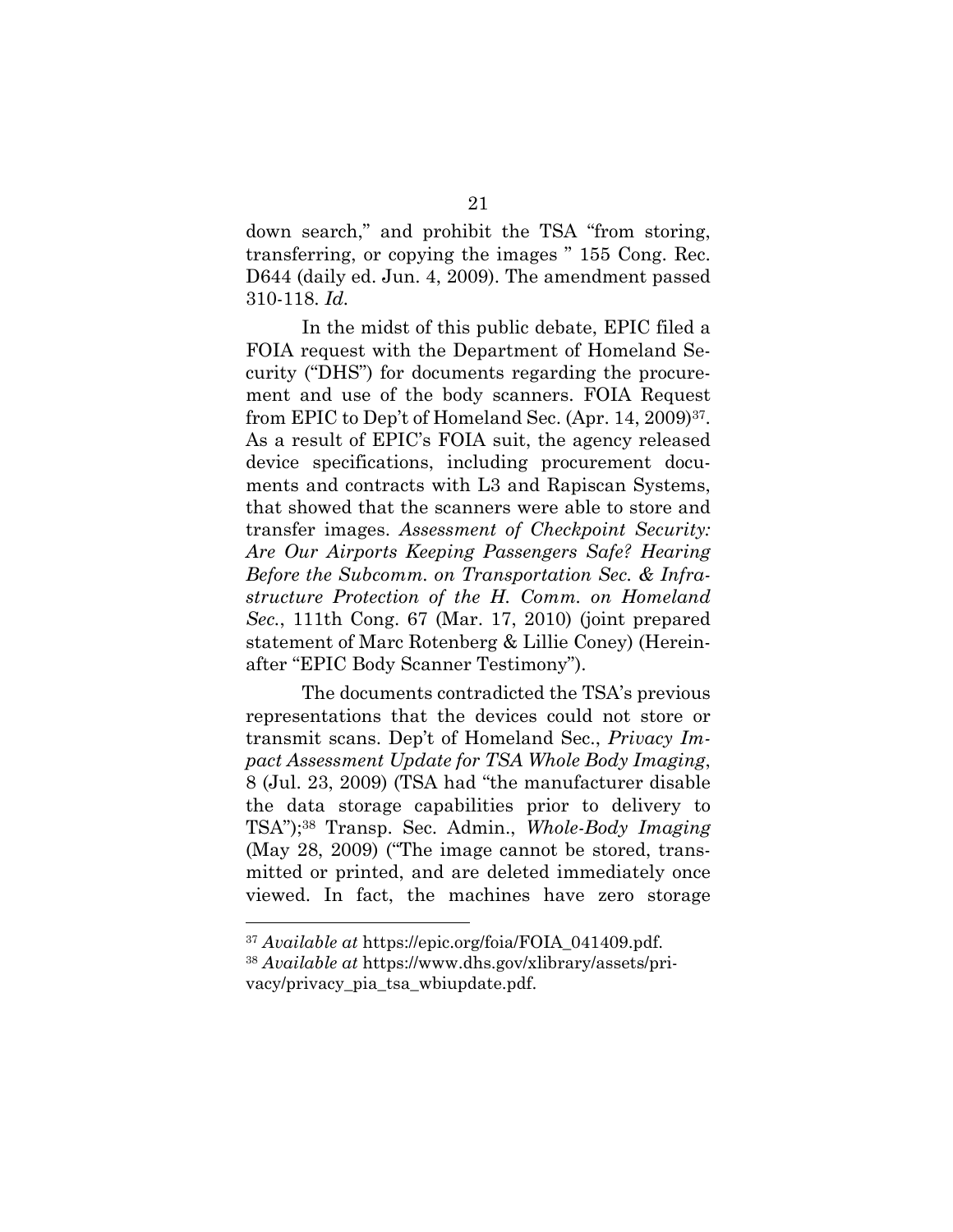capability.")<sup>39</sup> The documents obtained by EPIC also called into question whether the scanners could detect powdered explosives. EPIC Body Scanner Testimony. The story was widely reported and of significant interest to the public. *See, e.g.,* Matthew L. Wald, *Mixed Signals on Airport Scanners*, N.Y. Times (Jan. 12, 2009);<sup>40</sup> Jeanne Meserve & Mike M. Ahlers, *Body scanners can store, send images, group says*, CNN  $(Jan. 11, 2010).$ <sup>41</sup> In the immediate aftermath, Rep. Chaffetz remarked, "We don't need to look at naked 8 year-olds and grandmothers to secure airplanes. I think it's a false argument to say we have to give up all of our personal privacy in order to have security." David G. Savage, *The Fight Against Full-body Scanners at Airports*, L.A. Times (Jan. 13, 2010).<sup>42</sup> Rep. Chaffetz later used documents that EPIC received under the FOIA, which included commercial information, to support efforts to limit the use of body scanners in U.S. airports and to enhance the privacy protections for travelers 156 Cong. Rec. E1,238-E1,239 (daily ed. Jun.  $30, 2010$ .  $43$ 

Ultimately, public outcry led Congress to require the TSA to remove all body scanners from U.S. airports that could not be programmed to produce a

<sup>39</sup> https://web.archive.org/web/20090528121532/

http://www.tsa.gov/approach/tech/body\_imaging.shtm. <sup>40</sup> https://www.nytimes.com/2010/01/13/us/13scanners.html.

<sup>41</sup> http://www.cnn.com/2010/TRAVEL/01/11/body.scanners/.

<sup>42</sup> http://articles.latimes.com/2010/jan/13/nation/la-na-terror-privacy13-2010jan13.

<sup>43</sup> *Available at* https://www.congress.gov/crec/2010/06/30/ CREC-2010-06-30-pt1-PgE1238-2.pdf.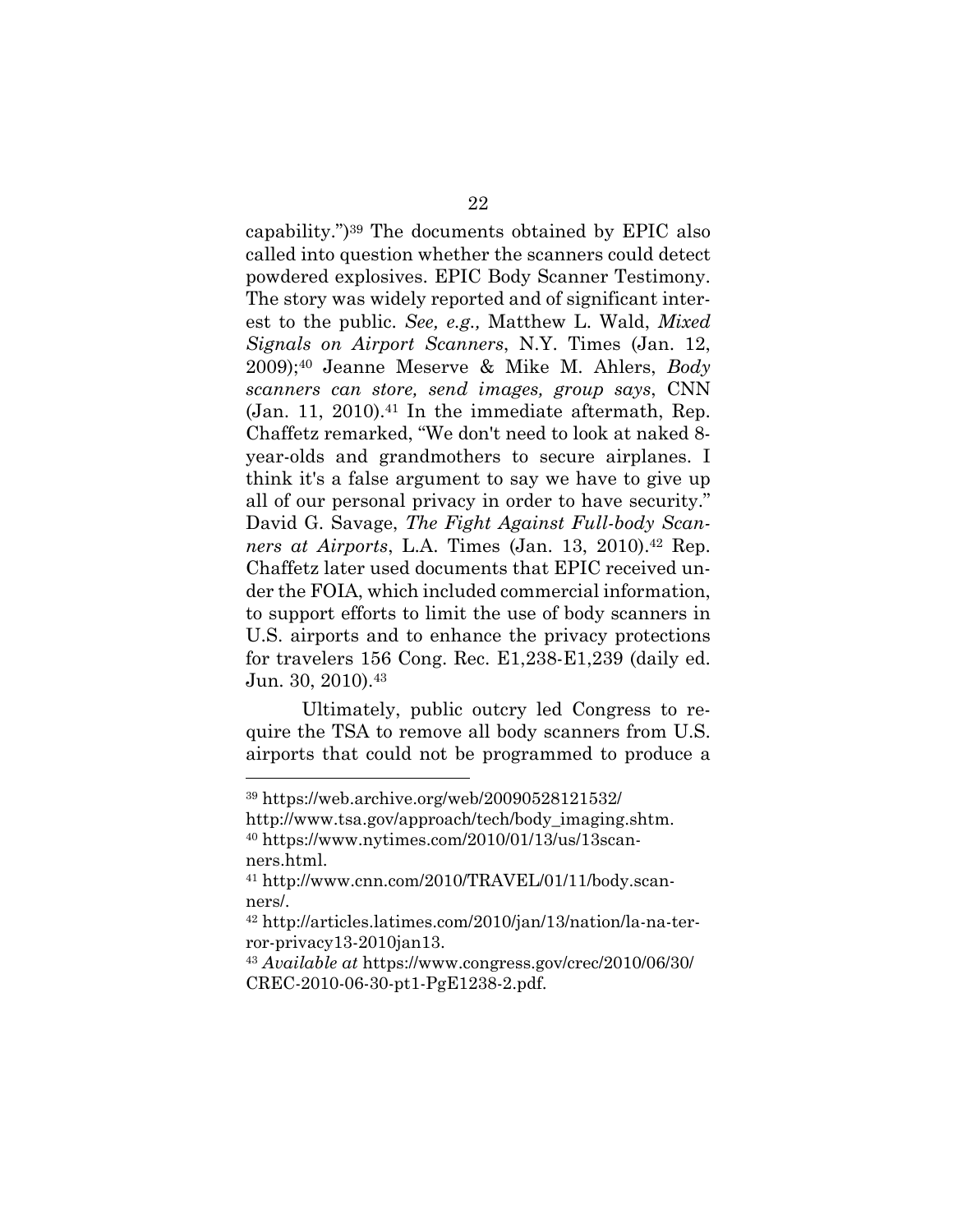generic human outline of a traveler instead of a nude image. 49 U.S.C.  $\S$  44901(l)(2)(B). The TSA subsequently removed the backscatter x-ray body scanners manufactured by Rapiscan Systems because the company could not produce the necessary software. Bart Jansen, *TSA Dumps Near-Naked Rapiscan Body Scanners*, USA Today (Jan. 18, 2013).44

Many other oversight campaigns have relied on technical data provided to federal agencies and then obtained through the FOIA to reform agency practices. For example, EPIC obtained records from U.S. Customs and Border Protection ("CBP") that included product specifications for drones; these specifications showed that Predator B drones operated by CBP are able to recognize and identify a person on the ground. EPIC, *EPIC FOIA – US Drones Intercept Electronic Communications and Identify Human Targets* (Feb. 28, 2013).<sup>45</sup> An EPIC FOIA also revealed that Army blimps deployed over Washington, D.C., contained extensive surveillance equipment, including video surveillance capabilities. EPIC, *EPIC FOIA Case – Army Blimps over Washington Loaded with Surveillance Gear, Cost \$1.6 Billion* (Aug. 29, 2014).<sup>46</sup> After this was revealed, the Army publicly committed not to put cameras on the blimps over the capitol area. Craig Timberg, *Army Now Says It Won't Put Cameras on* 

<sup>44</sup> https://www.usatoday.com/story/travel/flights/2013/ 01/18/naked-airport-scanners/1845851/.

<sup>45</sup> https://epic.org/2013/02/epic-foia---us-drones-intercep.html.

<sup>46</sup> https://epic.org/2014/08/epic-foia-case---army-blimpso.html.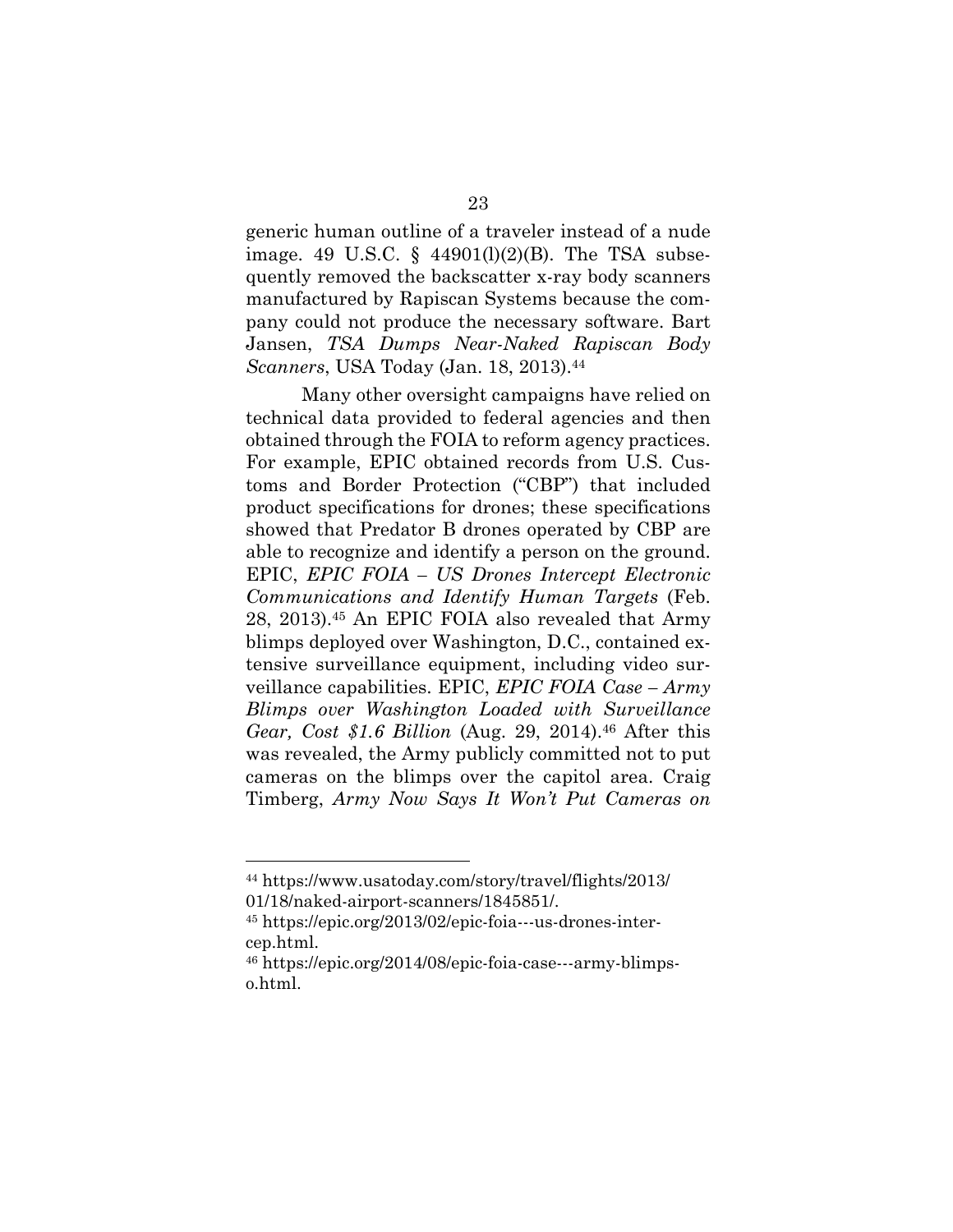*Surveillance Aircraft in Maryland,* Wash. Post (Sept. 3, 2014).<sup>47</sup>

\* \* \*

These examples show how public access to commercial information is necessary to enable oversight of government practices that implicate privacy rights. If the *National Parks* standard is diminished, Exemption 4 could prevent the public from accessing this critical information.

### **II. The Government's argument that there is no Article III standing issue in this case is inconsistent with the Court's recent decision in** *Frank v. Gaos***.**

There is "a substantial question" about whether Petitioner has standing to appeal the lower court's judgment. The standing issue was not addressed by the lower courts and cannot be resolved by this Court in the first instance. *Frank v. Gaos*, 586 U.S. \_\_\_, 2019 WL 1264582, slip op. at 6 (Mar. 20, 2019) ("We 'are a court of review, not of first view.'"). The Court has "an obligation to assure [itself] of litigants' standing under Article III." *Id.* at 5 (quoting *DaimlerChrysler Corp. v. Cuno*, 547 U.S. 332, 340 (2006). Yet the United States simply asserts that "petitioner had Article III standing to appeal." Br. United States As Amicus Curiae 31 [hereinafter United States *Food Marketing Institute*  Amicus]. The Government's assertion in this case is inconsistent with its arguments challenging consumers' standing to sue for privacy violations in *Frank v. Gaos*. The plaintiffs in *Gaos* have a much stronger

<sup>47</sup> https://www.washingtonpost.com/news/theswitch/wp/2014/09/03/armys-eyes-in-the-sky-built-to-spotpeople-from-5-kilometers-away/.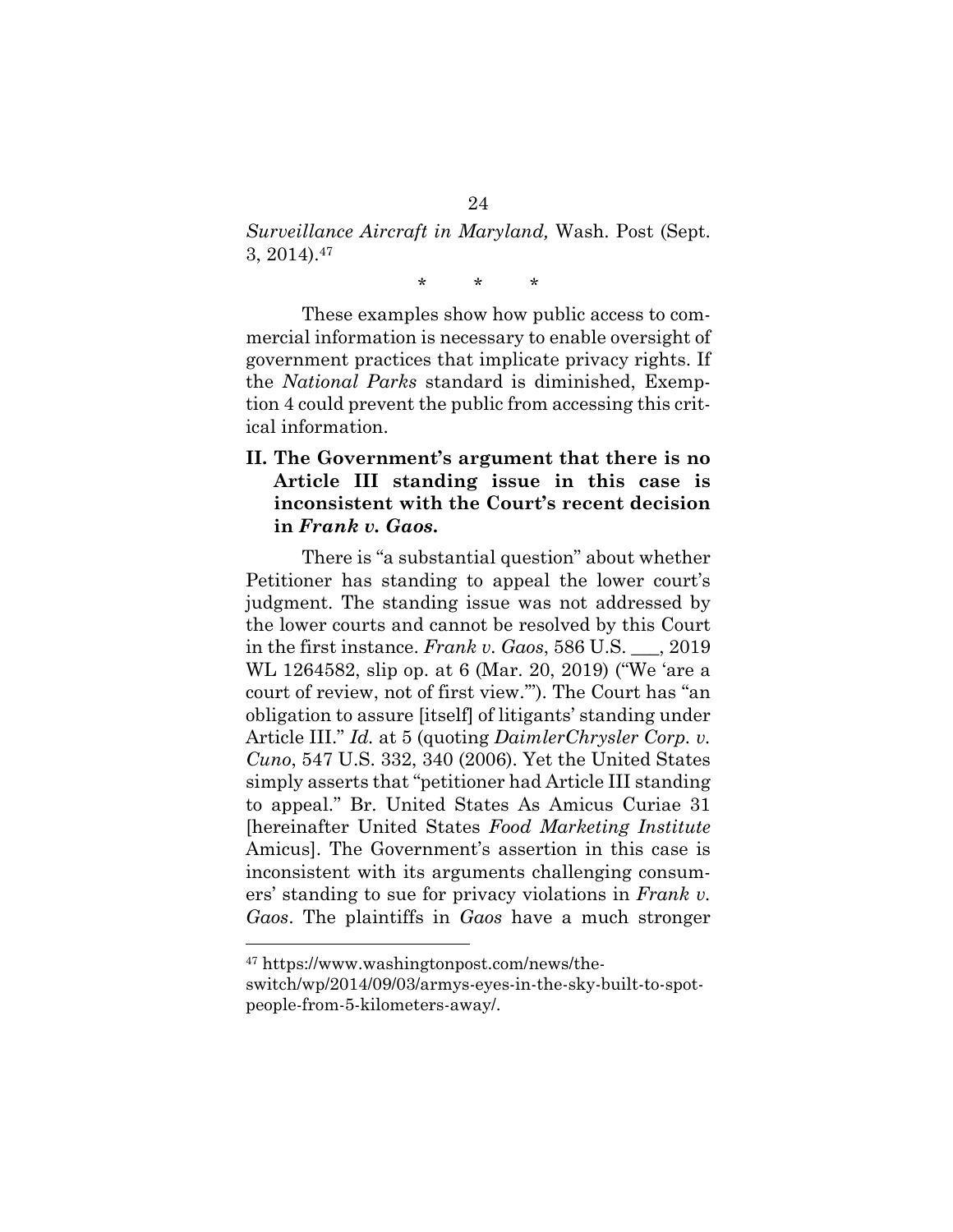standing claim than the intervenor-petitioner trade association in this case, and the Court nevertheless remanded *Gaos* to the lower courts to address standing in the first instance.

In *Frank v. Gaos*, the Court granted a Writ of Certiorari to decide "whether a class action settlement that provides a *cy pres* award but no direct relief to class members satisfies the requirement that a settlement binding class members be "fair, reasonable, and adequate.'" *Gaos*, 586 U.S., slip op. at 5. The underlying dispute in *Gaos* concerned consolidated class action complaints against Google, alleging that the company violated users' privacy by disclosing their search queries to owners of third-party websites. *Id.* at 2. Google filed several motions to dismiss the complaints, which were granted in part and denied in part. *Id.* at 3. The lower court held, in particular, that one of the plaintiffs had standing to sue for violations of the class members' rights under the Stored Communications Act, 18 U.S.C. § 2702(a). *Gaos v. Google, Inc.*, No. 10- 4809, 2012 WL 1094646, \*4 (N.D. Cal., Mar. 29, 2012). The plaintiffs later entered into a settlement with Google on behalf of all class members, which "required Google to include certain disclosures about referrer headers on three of its webpages" but allowed Google to "continue its practice of transmitting users' search terms in referrer headers." *Gaos*, 586 U.S., slip op. at 4. The settlement provided no monetary or injunctive relief to class members; several class members challenged the fairness of the settlement. *Id.* at 4.

The standing issue in *Gaos* was not raised by any of the parties during the appeal of the settlement. Indeed, the issue was not raised at all after the settlement until the United States Solicitor General "filed a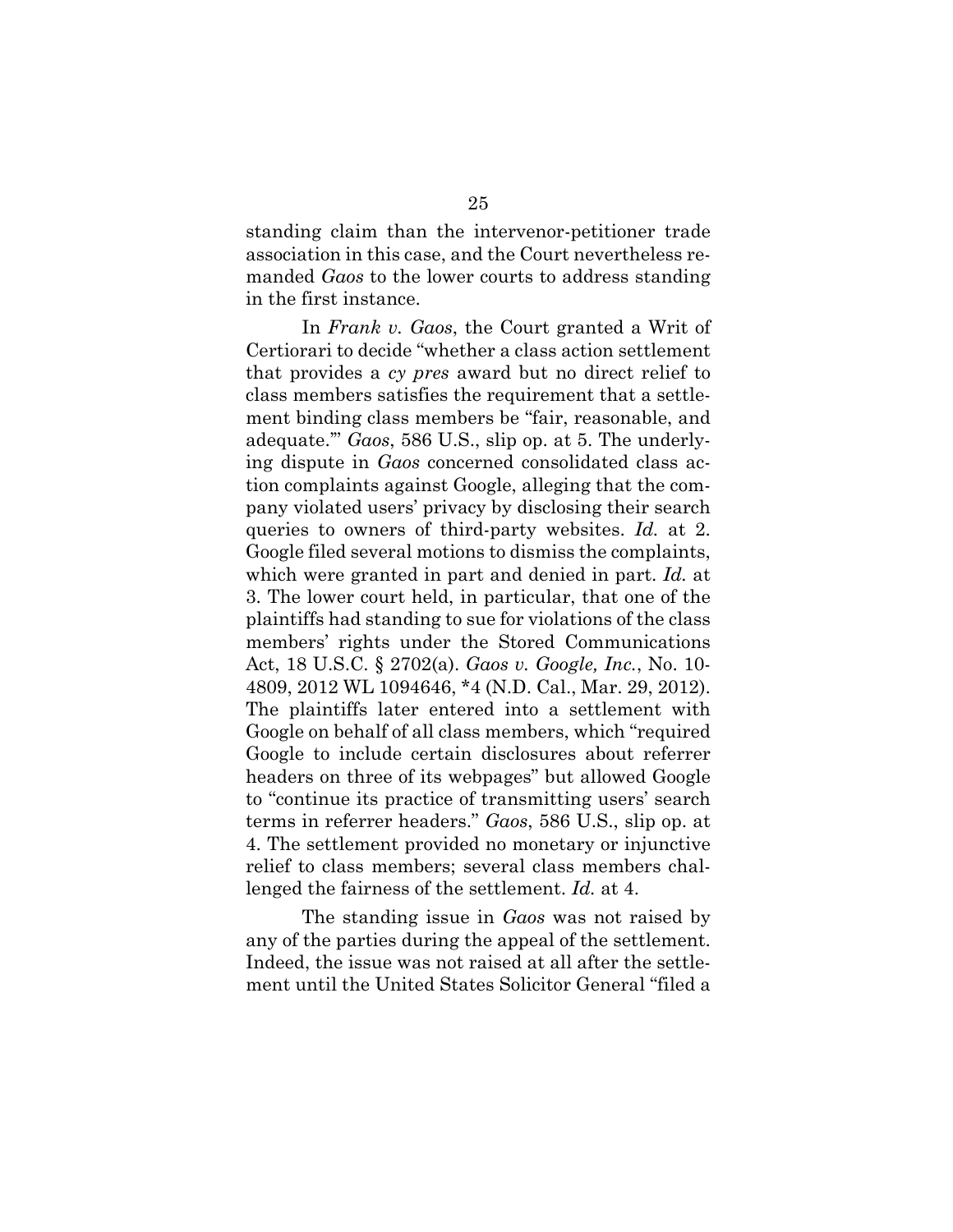brief as *amicus curiae* supporting neither party" on the merits in the Court. *Id.* at 5. The Solicitor General argued that "There is a substantial question about whether plaintiffs had [Article III] standing" to pursue their Stored Communications Act claims. Brief for the United States as Amicus Curiae 13, *Frank v. Gaos*, 584 U.S. \_\_ (2019) (No. 17-961) [hereinafter United States *Gaos* Amicus Brief]. The basis of the Solicitor General's argument was that the district court did not apply the Article III standing test articulated by the Court in *Spokeo v. Robins*, 136 S. Ct. 1540, 1548 (2016). *See* United States *Gaos* Amicus Brief, *supra*, at 13–15.

The Court ordered supplemental briefing on the standing issue after oral argument. Order, *Frank v. Gaos*, 586 U.S. \_\_\_ (Nov. 20, 2018) (No. 17-961). And the parties filed extensive briefs on the issue, raising "a wide variety of legal and factual issues not addressed in the merits briefing before [the Court] or at oral argument." *Gaos*, 586 U.S., slip op. at 6. The Class Plaintiffs filed a supplemental brief and explained that "the alleged wrongful disclosure of individual communications supports standing here" and that "centuries of law likewise establish that persons whose *communications* are disclosed without authorization 'need not allege any *additional* harm beyond' the disclosure itself. Class Respondents' Supplemental Brief on Article III Standing 5, *Frank v. Gaos*, 584 U.S.

 $(2019)$  (No. 17-961) (emphasis in original). The Solicitor General, in contrast, argued that none of the named plaintiffs has Article III standing to challenge the unlawful disclosure of their private communications. Supplemental Brief for the United States As Amicus Curiae Supporting Neither Party, *Frank v. Gaos*, 584 U.S. \_\_ (2019) (No. 17-961).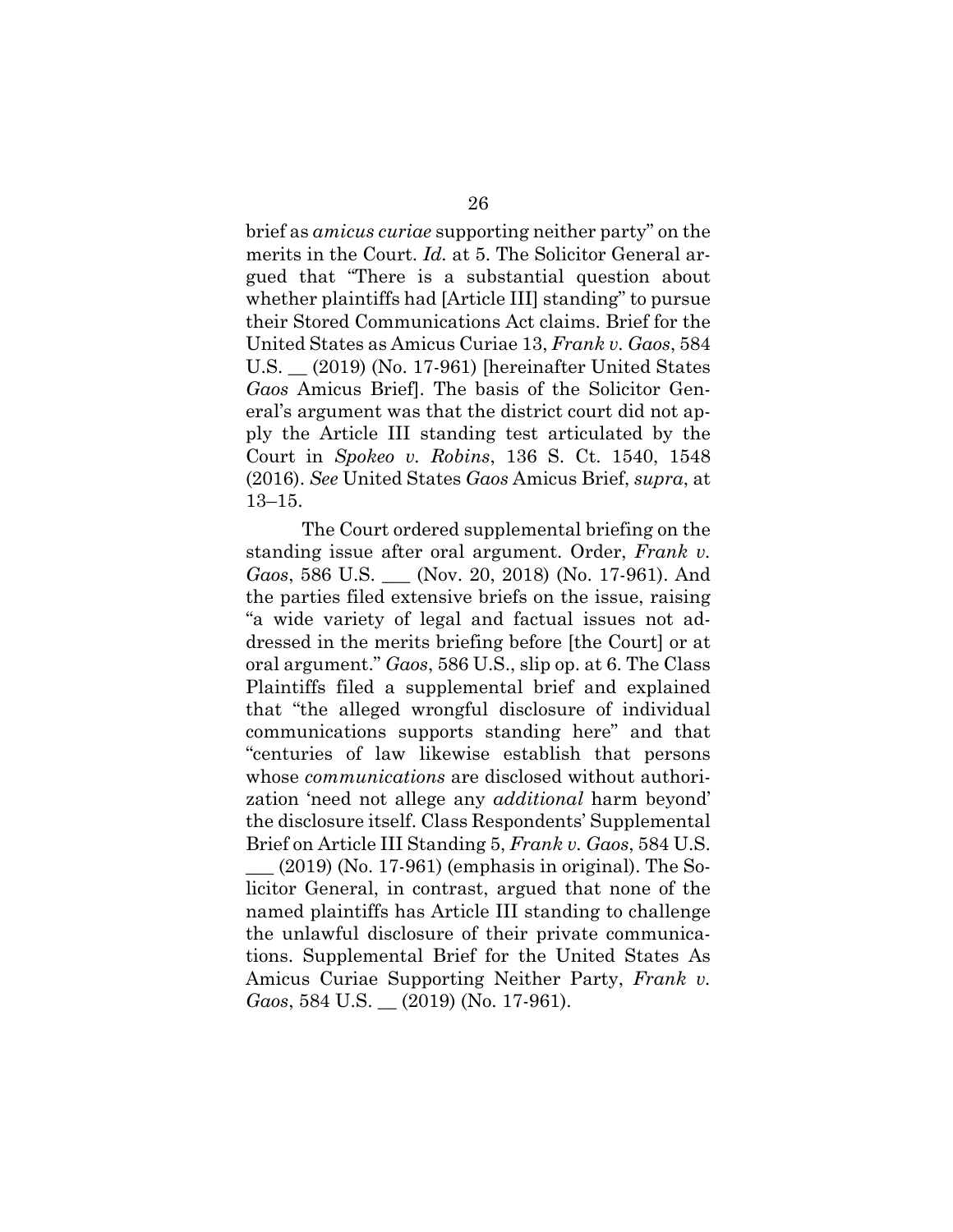The Government's position in this case is inconsistent with its position in *Gaos*. The only support offered for the assertion that Food Marketing Institute has standing to pursue the appeal in this case is the fact that the USDA "had previously given independent assurances that it would not disclose store-level redemption data" and that the agency "affirmatively assured the court that it would not release that data during petitioner's expected appeal." United States *Food Marketing Institute* Amicus, *supra*, at 34. The Government argued that "even though the USDA could have released the data without a court order requiring disclosure," the Petitioners had standing based on a "threatened *injury of disclosure*" because there was a sufficient likelihood that the injury "would be redressed if petitioner prevailed on appeal." *Id*. 35 (emphasis added).

So according to the Government's brief in *Food Marketing Institute*, the disclosure of store purchase data collected by a federal agency can be an injury-infact to a trade association even though the trade association was not the one that provided the data to the government and the agency is lawfully permitted to disclose the data. But according to the Government's brief in *Gaos*, the disclosure of an individual's private communications in violation of federal law cannot possibly be an injury-in-fact. That is "pure applesauce." *King v. Burwell*, 135 S. Ct. 2480, 2501 (2015) (Scalia, J., dissenting). And even if a lower court could be convinced that the intervenors in this case have standing to pursue an appeal, that determination cannot be made by the Court in the first instance. *See Gaos*, 584 U.S., slip op. at 6.